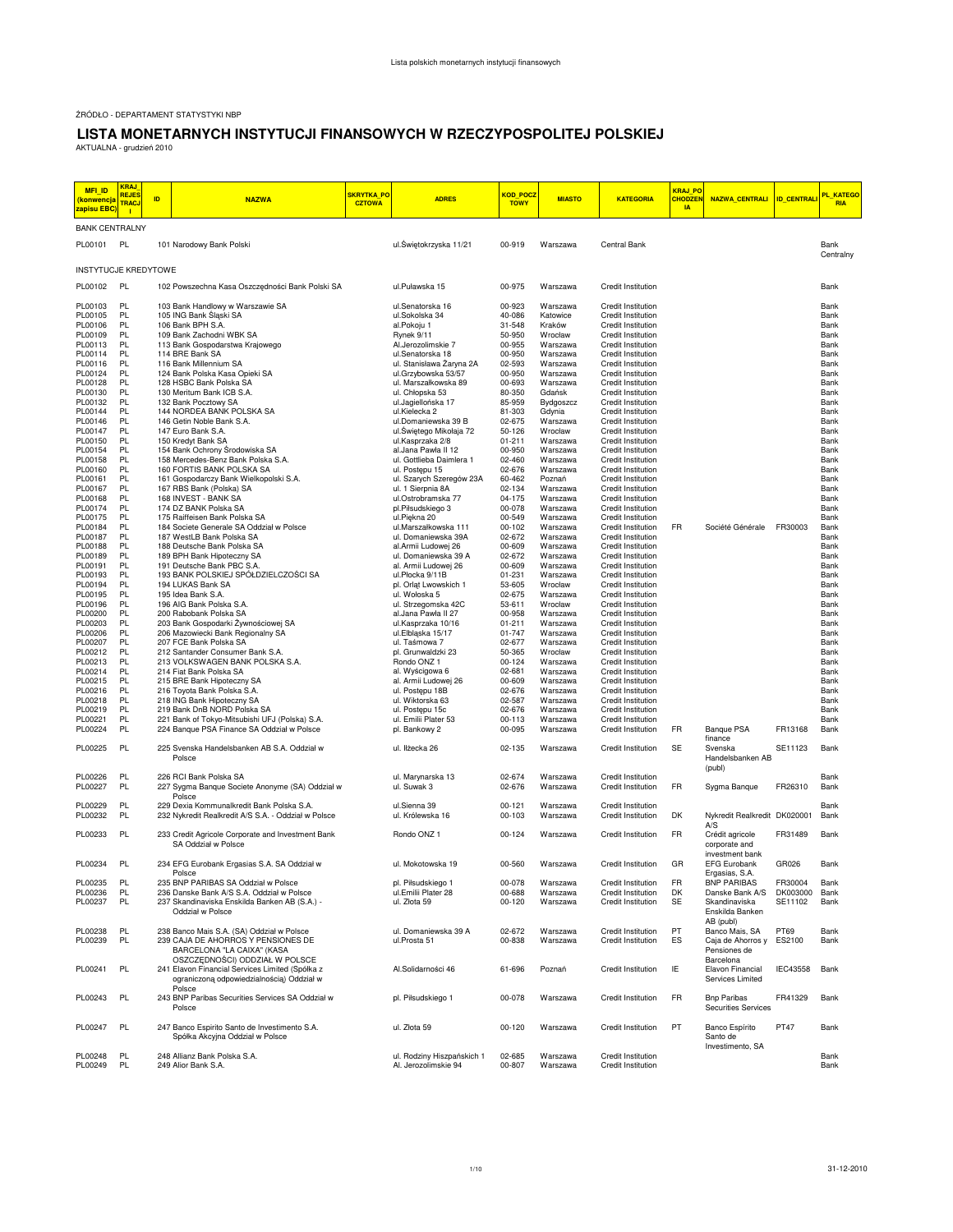| MFI_ID<br><mark>(konwencj</mark> a<br><mark>apisu EBC</mark> | <b>KRAJ</b><br><b>REJES</b><br><b>TRACJ</b><br><b>II</b> | ID. | <b>NAZWA</b>                                                                       | <b>SKRYTKA_PO</b><br><b>CZTOWA</b> | <b>ADRES</b>                                | <mark>KOD_POCZ</mark><br><b>TOWY</b> | <b>MIASTO</b>                | <b>KATEGORIA</b>                                | <b>KRAJ PO</b><br><b>CHODZEI</b><br><b>IA</b> | <b>NAZWA_CENTRALI</b>                          | <b>ID_CENTRALI</b> | PL_KATEGO<br><b>RIA</b> |
|--------------------------------------------------------------|----------------------------------------------------------|-----|------------------------------------------------------------------------------------|------------------------------------|---------------------------------------------|--------------------------------------|------------------------------|-------------------------------------------------|-----------------------------------------------|------------------------------------------------|--------------------|-------------------------|
| PL00250                                                      | PL                                                       |     | 250 KBL European Private Bankers S.A. Spółka<br>Akcyjna - Oddział w Polsce         |                                    | ul. Bonifraterska 17                        | 00-203                               | Warszawa                     | <b>Credit Institution</b>                       | LU                                            | <b>KBL</b> European<br>Private Bankers<br>S.A. | LUB00013           | Bank                    |
| PL00251                                                      | PL                                                       |     | 251 Aareal Bank Aktiengesellschaft S.A. - Oddział w<br>Polsce                      |                                    | Rondo ONZ 1                                 | 00-124                               | Warszawa                     | Credit Institution                              | DE                                            | Aareal Bank AG                                 | DE03472            | Bank                    |
| PL00252                                                      | PL                                                       |     | 252 Credit Suisse (Luxembourg) S.A. Spółka Akcyjna -<br>Oddział w Polsce           |                                    | Rondo ONZ 1                                 | 00-124                               | Warszawa                     | <b>Credit Institution</b>                       | LU                                            | Crédit Suisse<br>(Luxembourg) S.A.             | LUB00078           | Bank                    |
| PL00253<br>PL00254                                           | PL<br>PL                                                 |     | 253 FM Bank S.A.<br>254 Citibank Europe plc (Publiczna Spółka Akcyjna)             |                                    | ul. Solec 38<br>ul. Chałubińskiego 8        | 00-394<br>00-613                     | Warszawa<br>Warszawa         | Credit Institution<br>Credit Institution        | ΙE                                            | Citibank Europe plc IECITIFS                   |                    | Bank<br>Bank            |
| PL00255                                                      | PL                                                       |     | Oddział w Polsce<br>255 Ikano Bank GmbH (Sp. z o.o.) Oddział w Polsce              |                                    | ul. Postępu 21 B                            | 02-676                               | Warszawa                     | Credit Institution                              | DE                                            | Ikano Bank GmbH DE05826                        |                    | Bank                    |
| PL00256                                                      | PL                                                       |     | 256 Nordea Bank AB S.A. Oddział w Polsce                                           |                                    | Al. Marszałka Edwarda<br>Śmigłego-Rydza 20  | 93-281                               | Łódź                         | Credit Institution                              | SE                                            | Nordea Bank AB<br>(publ)                       | SE11145            | Bank                    |
| PL08001<br>PL08002                                           | PL<br>PL                                                 |     | 8001 Bank Spółdzielczy w Otwocku<br>8002 Bank Spółdzielczy w Piasecznie            |                                    | ul.Kołłątaja 1B<br>ul.Kościuszki 23         | 05-400<br>05-500                     | Otwock<br>Piaseczno          | Credit Institution<br>Credit Institution        |                                               |                                                |                    | Bank<br>Bank            |
| PL08003                                                      | PL                                                       |     | 8003 Bank Spółdzielczy w Górze Kalwarii                                            |                                    | ul.Pijarska 25                              | 05-530                               | Góra Kalwaria                | Credit Institution                              |                                               |                                                |                    | Bank                    |
| PL08004                                                      | PL                                                       |     | 8004 Bank Spółdzielczy w Raszynie                                                  |                                    | al.Krakowska 72                             | 05-090                               | Raszyn                       | Credit Institution                              |                                               |                                                |                    | Bank                    |
| PL08006<br>PL08008                                           | PL<br>PL                                                 |     | 8006 Spółdzielczy Bank Rzemiosła i Rolnictwa<br>8008 Bank Spółdzielczy w Tarczynie |                                    | ul.Wąska 18<br>ul.Stępkowskiego 4           | 05-200<br>05-555                     | Wołomin<br>Tarczyn           | Credit Institution<br>Credit Institution        |                                               |                                                |                    | Bank<br>Bank            |
| PL08009                                                      | PL                                                       |     | 8009 Mazowiecki Bank Spółdzielczy w Łomiankach                                     |                                    | ul.Szpitalna 8                              | 05-092                               | Łomianki                     | Credit Institution                              |                                               |                                                |                    | Bank                    |
| PL08011                                                      | PL                                                       |     | 8011 Bank Spółdzielczy w Nowym Dworze                                              |                                    | ul.Słowackiego 8                            | 05-100                               | Nowy Dwór                    | Credit Institution                              |                                               |                                                |                    | Bank                    |
| PL08013                                                      | PL                                                       |     | Mazowieckim<br>8013 Bank Spółdzielczy w Legionowie                                 |                                    | Rynek 4                                     | 05-120                               | Mazowiecki<br>Legionowo      | Credit Institution                              |                                               |                                                |                    | Bank                    |
| PL08015                                                      | PL                                                       |     | 8015 Warszawski Bank Spółdzielczy                                                  |                                    | ul. Fieldorfa 5A                            | 03-984                               | Warszawa                     | Credit Institution                              |                                               |                                                |                    | Bank                    |
| PL08016                                                      | PL                                                       |     | 8016 Bank Spółdzielczy w Pruszkowie                                                |                                    | ul.Bolesława Prusa 88                       | 05-800                               | Pruszków                     | Credit Institution                              |                                               |                                                |                    | Bank                    |
| PL08017<br>PL08019                                           | PL<br>PL                                                 |     | 8017 Bank Spółdzielczy w Nadarzynie<br>8019 Bank Spółdzielczy w Halinowie          |                                    | pl. Poniatowskiego 5A                       | 05-830<br>05-074                     | Nadarzyn<br>Halinów          | Credit Institution                              |                                               |                                                |                    | Bank<br>Bank            |
| PL08022                                                      | PL                                                       |     | 8022 Bank Spółdzielczy w Lesznowoli                                                |                                    | ul.Piłsudskiego 36<br>ul.GRN 60             | 05-506                               | Lesznowola                   | Credit Institution<br>Credit Institution        |                                               |                                                |                    | Bank                    |
| PL08023                                                      | PL                                                       |     | 8023 Bank Spółdzielczy w Karczewie                                                 |                                    | ul.Kościelna 59                             | 05-480                               | Karczew                      | Credit Institution                              |                                               |                                                |                    | Bank                    |
| PL08025                                                      | PL                                                       |     | 8025 Bank Spółdzielczy w Białej Podlaskiej                                         |                                    | ul.Moniuszki 10                             | 21-500                               | Biała Podlaska               | Credit Institution                              |                                               |                                                |                    | Bank                    |
| PL08034<br>PL08035                                           | PL<br>PL                                                 |     | 8034 Bank Spółdzielczy w Konstantynowie<br>8035 Bank Spółdzielczy w Kornicy        |                                    | ul. Janowska 27<br>Kornica 19A              | 21-543<br>08-205                     | Konstantynów<br>Kornica      | Credit Institution<br><b>Credit Institution</b> |                                               |                                                |                    | Bank<br>Bank            |
| PL08037                                                      | PL                                                       |     | 8037 Bank Spółdzielczy w Łomazach                                                  |                                    | pl.Jagielloński 7                           | 21-532                               | Łomazy                       | Credit Institution                              |                                               |                                                |                    | Bank                    |
| PL08038                                                      | PL                                                       |     | 8038 Bank Spółdzielczy w Łosicach                                                  |                                    | ul.Bialska 6                                | 08-200                               | Łosice                       | Credit Institution                              |                                               |                                                |                    | Bank                    |
| PL08039                                                      | PL                                                       |     | 8039 Bank Spółdzielczy w Międzyrzecu Podlaskim                                     |                                    | ul. Warszawska 22                           | 21-560                               | Miedzyrzec<br>Podlaski       | Credit Institution                              |                                               |                                                |                    | Bank                    |
| PL08042<br>PL08044                                           | PL<br>PL                                                 |     | 8042 Bank Spółdzielczy w Parczewie<br>8044 Bank Spółdzielczy w Platerowie          |                                    | ul.Kościelna 27<br>ul.3 Maja 20             | 21-200<br>08-210                     | Parczew<br>Platerów          | Credit Institution<br>Credit Institution        |                                               |                                                |                    | Bank<br>Bank            |
| PL08046                                                      | PL                                                       |     | 8046 Bank Spółdzielczy w Radzyniu Podlaskim                                        |                                    | ul.Ostrowiecka 35                           | 21-300                               |                              | Radzyń Podlaski Credit Institution              |                                               |                                                |                    | Bank                    |
| PL08048                                                      | PL                                                       |     | 8048 Bank Spółdzielczy w Sarnakach                                                 |                                    | ul.Kolejowa 2                               | 08-220                               | Sarnaki                      | Credit Institution                              |                                               |                                                |                    | Bank                    |
| PL08055                                                      | PL<br>PL                                                 |     | 8055 Bank Spółdzielczy w Wisznicach                                                |                                    | Rynek 13                                    | 21-580                               | Wisznice                     | Credit Institution                              |                                               |                                                |                    | Bank<br>Bank            |
| PL08060<br>PL08061                                           | PL                                                       |     | 8060 Bank Spółdzielczy w Białymstoku<br>8061 Bank Spółdzielczy w Bielsku Podlaskim |                                    | ul.Zamenhofa 4<br>ul.3 Maja 14              | 15-435<br>17-100                     | Białystok<br>Bielsk Podlaski | Credit Institution<br>Credit Institution        |                                               |                                                |                    | Bank                    |
| PL08063                                                      | PL                                                       |     | 8063 Bank Spółdzielczy w Brańsku                                                   |                                    | ul.Kościuszki 2A                            | 17-120                               | Brańsk                       | Credit Institution                              |                                               |                                                |                    | Bank                    |
| PL08071<br>PL08074                                           | PL<br>PL                                                 |     | 8071 Bank Spółdzielczy w Hajnówce<br>8074 Bank Spółdzielczy w Juchnowcu Górnym     |                                    | ul.Piłsudskiego 12<br>ul. Białostocka 4     | 17-200<br>16-061                     | Hajnówka<br>Juchnowiec       | Credit Institution<br>Credit Institution        |                                               |                                                |                    | Bank<br>Bank            |
| PL08076                                                      | PL                                                       |     | 8076 Podlaski Bank Spółdzielczy w Knyszynie                                        |                                    | ul.Jagiellońska 2                           | 19-120                               | Górny<br>Knyszyn             | Credit Institution                              |                                               |                                                |                    | Bank                    |
| PL08077                                                      | PL                                                       |     | 8077 Bank Spółdzielczy w Korycinie                                                 |                                    | Rynek 11                                    | 16-140                               | Korycin                      | Credit Institution                              |                                               |                                                |                    | Bank                    |
| PL08081                                                      | PL                                                       |     | 8081 Bank Spółdzielczy w Łapach                                                    |                                    | ul.Gen.Sikorskiego 80                       | 18-100                               | Łapy                         | Credit Institution                              |                                               |                                                |                    | Bank                    |
| PL08085                                                      | PL<br>PL                                                 |     | 8085 Bank Spółdzielczy w Mońkach                                                   |                                    | ul. Wyzwolenia 13                           | 19-100                               | Mońki                        | Credit Institution                              |                                               |                                                |                    | Bank<br>Bank            |
| PL08086<br>PL08092                                           | PL                                                       |     | 8086 Bank Spółdzielczy w Narwi<br>8092 Bank Spółdzielczy w Siemiatyczach           |                                    | ul.Dąbrowskiego 1<br>ul.Drohiczyńska 8      | 17-210<br>17-300                     | Narew<br>Siemiatycze         | Credit Institution<br>Credit Institution        |                                               |                                                |                    | Bank                    |
| PL08093                                                      | PL                                                       |     | 8093 Bank Spółdzielczy w Sokółce                                                   |                                    | ul.Sciegiennego 16                          | 16-100                               | Sokółka                      | <b>Credit Institution</b>                       |                                               |                                                |                    | Bank                    |
| PL08094<br>PL08099                                           | PL<br>PL                                                 |     | 8094 Bank Spółdzielczy w Suchowoli<br>8099 Podlasko-Mazurski Bank Spółdzielczy w   |                                    | pl.Kościuszki 1<br>ul. Surażska 2           | 16-150                               | Suchowola                    | Credit Institution<br>Credit Institution        |                                               |                                                |                    | Bank<br>Bank            |
|                                                              |                                                          |     | Zabłudowie                                                                         |                                    |                                             | 16-060                               | Zabłudów                     |                                                 |                                               |                                                |                    |                         |
| PL08110<br>PL08111                                           | PL<br>PL                                                 |     | 8110 Bank Spółdzielczy w Andrychowie<br>8111 Beskidzki Bank Spółdzielczy           |                                    | ul. Krakowska 112<br>ul. Komorowicka 272    | 34-120<br>43-346                     | Andrychów<br>Bielsko-Biała   | Credit Institution<br>Credit Institution        |                                               |                                                |                    | Bank<br>Bank            |
| PL08112                                                      | PL                                                       |     | 8112 Bank Spółdzielczy w Brzeźnicy                                                 |                                    | Brzeźnica 36                                | 34-114                               | Brzeźnica                    | Credit Institution                              |                                               |                                                |                    | Bank                    |
| PL08113                                                      | PL                                                       |     | 8113 Bank Spółdzielczy w Cieszynie                                                 |                                    | ul.Kochanowskiego 4                         | 43-400                               | Cieszyn                      | Credit Institution                              |                                               |                                                |                    | Bank                    |
| PL08117<br>PL08118                                           | PL<br>PL                                                 |     | 8117 Bank Spółdzielczy w Jasienicy<br>8118 Bank Spółdzielczy w Jeleśni             |                                    | ul.Strumieńska 894A<br>ul.Żywiecka 8        | 43-385<br>34-340                     | Jasienica<br>Jeleśnia        | <b>Credit Institution</b><br>Credit Institution |                                               |                                                |                    | Bank<br>Bank            |
| PL08119                                                      | PL                                                       |     | 8119 Bank Spółdzielczy w Kalwarii Zebrzydowskiej                                   |                                    | ul.Jaqiellońska 2                           | 34-130                               | Kalwaria<br>Zebrzydowska     | <b>Credit Institution</b>                       |                                               |                                                |                    | Bank                    |
| PL08120                                                      | PL                                                       |     | 8120 Bank Spółdzielczy w Kętach                                                    |                                    | ul. Jana III Sobieskiego 16                 | 32-650                               | Kęty                         | Credit Institution                              |                                               |                                                |                    | Bank                    |
| PL08124                                                      | PL                                                       |     | 8124 Bank Spółdzielczy w Porąbce                                                   |                                    | Rynek 5                                     | 43-353                               | Porąbka                      | <b>Credit Institution</b>                       |                                               |                                                |                    | Bank                    |
| PL08125<br>PL08126                                           | PL<br>PL                                                 |     | 8125 Bank Spółdzielczy w Rajczy<br>8126 Bank Spółdzielczy w Skoczowie              |                                    | ul.Górska 13<br>ul.Objazdowa 10             | 34-370<br>43-430                     | Rajcza<br>Skoczów            | Credit Institution<br>Credit Institution        |                                               |                                                |                    | Bank<br>Bank            |
| PL08128                                                      | PL                                                       |     | 8128 Bank Spółdzielczy w Suchej Beskidzkiej                                        |                                    | ul.Piłsudskiego 5                           | 34-200                               | Sucha<br>Beskidzka           | Credit Institution                              |                                               |                                                |                    | Bank                    |
| PL08129                                                      | PL                                                       |     | 8129 Bank Spółdzielczy w Ustroniu                                                  |                                    | ul. Daszyńskiego 10A                        | 43-450                               | Ustroń                       | Credit Institution                              |                                               |                                                |                    | Bank                    |
| PL08131                                                      | PL                                                       |     | 8131 Bank Spółdzielczy w Węgierskiej Górce                                         |                                    | ul.Zielona 45                               | 34-350                               | Węgierska<br>Górka           | Credit Institution                              |                                               |                                                |                    | Bank                    |
| PL08133                                                      | PL                                                       |     | 8133 Bank Spółdzielczy w Bystrej                                                   |                                    | ul.Zdrojowa 3                               | 43-360                               | <b>Bystra</b>                | Credit Institution                              |                                               |                                                |                    | Bank                    |
| PL08134<br>PL08136                                           | PL<br>PL                                                 |     | 8134 Bank Spółdzielczy w Wilamowicach<br>8136 Bank Spółdzielczy w Zatorze          |                                    | ul.Paderewskiego 17<br>ul.Różana 2          | 43-330<br>32-640                     | Wilamowice<br>Zator          | Credit Institution<br>Credit Institution        |                                               |                                                |                    | Bank<br>Bank            |
| PL08137                                                      | PL                                                       |     | 8137 Bank Spółdzielczy w Żywcu                                                     |                                    | Rynek 23                                    | 34-300                               | Żywiec                       | Credit Institution                              |                                               |                                                |                    | Bank                    |
| PL08140                                                      | PL                                                       |     | 8140 Bank Spółdzielczy w Radziechowach - Wieprzu                                   |                                    | Radziechowy Wieprz 700                      | 34-381                               | Radziechowy<br>Wieprz        | Credit Institution                              |                                               |                                                |                    | Bank                    |
| PL08141                                                      | PL                                                       |     | 8141 Bank Spółdzielczy w Gilowicach                                                |                                    | pl. Bankowy 1                               | 34-322                               | Gilowice                     | Credit Institution                              |                                               |                                                |                    | Bank                    |
| PL08142                                                      | PL                                                       |     | 8142 Bank Spółdzielczy w Bydgoszczy                                                |                                    | ul.Kołłataja 8                              | 85-080                               | Bydgoszcz                    | Credit Institution                              |                                               |                                                |                    | Bank                    |
| PL08144<br>PL08146                                           | PL<br>PL                                                 |     | 8144 Bank Spółdzielczy w Koronowie<br>8146 Bank Spółdzielczy w Chojnicach          |                                    | pl.Zwycięstwa 12<br>ul.Kościuszki 23        | 86-010<br>89-600                     | Koronowo<br>Chojnice         | Credit Institution<br>Credit Institution        |                                               |                                                |                    | Bank<br>Bank            |
| PL08147                                                      | PL                                                       |     | 8147 Bank Spółdzielczy w Czersku                                                   |                                    | ul.Dr Zielińskiego 4                        | 89-650                               | Czersk                       | Credit Institution                              |                                               |                                                |                    | Bank                    |
| PL08149                                                      | PL                                                       |     | 8149 Bank Spółdzielczy w Inowrocławiu                                              |                                    | ul.Solankowa 11                             | 88-100                               | Inowrocław                   | Credit Institution                              |                                               |                                                |                    | Bank                    |
| PL08151<br>PL08159                                           | PL<br>PL                                                 |     | 8151 Bank Spółdzielczy w Kruszwicy<br>8159 Bank Spółdzielczy w Strzelnie           |                                    | ul.Podgórna 2<br>ul.J.Cieślewicza 3         | 88-150<br>88-320                     | Kruszwica<br>Strzelno        | Credit Institution<br>Credit Institution        |                                               |                                                |                    | Bank<br>Bank            |
| PL08162                                                      | PL                                                       |     | 8162 Bank Spółdzielczy w Więcborku                                                 |                                    | pl. Wolności 21                             | 89-400                               | Sepólno<br>Krajeńskie        | Credit Institution                              |                                               |                                                |                    | Bank                    |
| PL08164                                                      | PL                                                       |     | 8164 Bank Spółdzielczy w Szubinie                                                  |                                    | ul.Kcyńska 30                               | 89-200                               | Szubin                       | Credit Institution                              |                                               |                                                |                    | Bank                    |
| PL08166                                                      | PL                                                       |     | 8166 Bank Spółdzielczy w Kcyni                                                     |                                    | ul.Nakielska 21                             | 89-240                               | Kcynia                       | Credit Institution                              |                                               |                                                |                    | Bank                    |
| PL08167<br>PL08168                                           | PL<br>PL                                                 |     | 8167 Bank Spółdzielczy w Barcinie<br>8168 Bank Spółdzielczy w Świeciu              |                                    | ul.Kościelna 6<br>ul. Wojska Polskiego 127A | 88-190<br>86-100                     | Barcin<br>Swiecie            | Credit Institution<br>Credit Institution        |                                               |                                                |                    | Bank<br>Bank            |
|                                                              |                                                          |     |                                                                                    |                                    |                                             |                                      |                              |                                                 |                                               |                                                |                    |                         |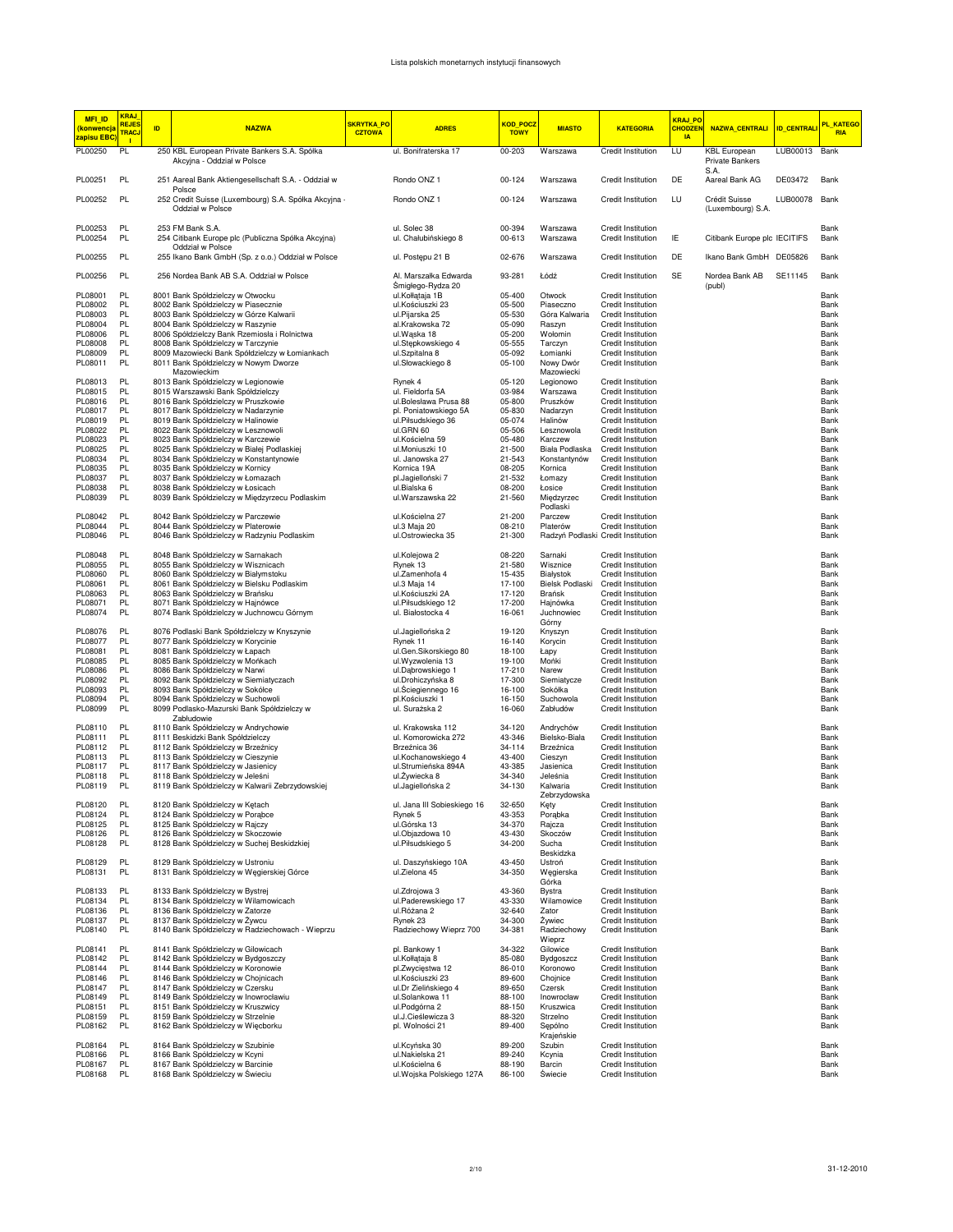| <b>MFI_ID</b><br><mark>(konwencja</mark><br><mark>zapisu EBC</mark> | <b>KRAJ</b><br><b>REJES</b><br>TRACJ<br>п | ID | <b>NAZWA</b>                                                                                     | SKRYTKA_PO<br><b>CZTOWA</b> | <b>ADRES</b>                                          | <b>KOD POCZ</b><br><b>TOWY</b> | <b>MIASTO</b>                             | <b>KATEGORIA</b>                                | KRAJ PO<br><b>CHODZEN</b><br>$\overline{A}$ | <b>NAZWA_CENTRALI</b> | <b>ID_CENTRALI</b> | PL_KATEGO<br><b>RIA</b> |
|---------------------------------------------------------------------|-------------------------------------------|----|--------------------------------------------------------------------------------------------------|-----------------------------|-------------------------------------------------------|--------------------------------|-------------------------------------------|-------------------------------------------------|---------------------------------------------|-----------------------|--------------------|-------------------------|
| PL08169                                                             | PL                                        |    | 8169 Bank Spółdzielczy w Osiu                                                                    |                             | ul.Dworcowa 8                                         | 86-150                         | Osie                                      | Credit Institution                              |                                             |                       |                    | Bank                    |
| PL08170                                                             | PL                                        |    | 8170 Bank Spółdzielczy w Pruszczu Pomorskim                                                      |                             | ul.Dworcowa 6                                         | 86-120                         | Pruszcz                                   | Credit Institution                              |                                             |                       |                    | Bank                    |
| PL08173                                                             | PL                                        |    | 8173 Bank Spółdzielczy w Nowem n/Wisłą                                                           |                             | ul.Bydgoska 12                                        | 86-170                         | Nowe                                      | Credit Institution                              |                                             |                       |                    | Bank                    |
| PL08174<br>PL08179                                                  | PL<br>PL                                  |    | 8174 Bank Spółdzielczy w Tucholi<br>8179 Bank Spółdzielczy w Nakle n/Notecią                     |                             | ul.Swiecka 15<br>ul.Sądowa 10                         | 89-500<br>89-100               | Tuchola<br>Nakło nad                      | Credit Institution<br>Credit Institution        |                                             |                       |                    | Bank<br>Bank            |
| PL08181                                                             | PL                                        |    | 8181 Bank Spółdzielczy "Pałuki" w Żninie                                                         |                             | ul.700 Lecia 41                                       | 88-400                         | Notecia<br>Żnin                           | Credit Institution                              |                                             |                       |                    | Bank                    |
| PL08185                                                             | PL                                        |    | 8185 Piastowski Bank Spółdzielczy w Janikowie                                                    |                             | ul.Przemysłowa 4                                      | 88-160                         | Janikowo                                  | Credit Institution                              |                                             |                       |                    | Bank                    |
| PL08187                                                             | PL                                        |    | 8187 Wschodni Bank Spółdzielczy w Chełmie                                                        |                             | ul. Szwoleżerów 9                                     | 22-100                         | Chełm                                     | Credit Institution                              |                                             |                       |                    | Bank                    |
| PL08188                                                             | PL                                        |    | 8188 Bank Spółdzielczy w Wojsławicach                                                            |                             | Rynek 23                                              | 22-120                         | Wojsławice                                | Credit Institution                              |                                             |                       |                    | Bank                    |
| PL08191                                                             | PL.                                       |    | 8191 Bank Spółdzielczy w Cycowie                                                                 |                             | ul.Chełmska 14                                        | 21-070                         | Cyców                                     | Credit Institution                              |                                             |                       |                    | Bank                    |
| PL08192                                                             | PL                                        |    | 8192 Bank Spółdzielczy w Sawinie                                                                 |                             | Rynek 6                                               | 22-107                         | Sawin                                     | Credit Institution                              |                                             |                       |                    | Bank                    |
| PL08195                                                             | PL                                        |    | 8195 Bank Spółdzielczy w Leśniowicach                                                            |                             | Leśniowice 22A                                        | 22-122                         | Leśniowice                                | <b>Credit Institution</b>                       |                                             |                       |                    | Bank                    |
| PL08200                                                             | <b>PL</b>                                 |    | 8200 Bank Spółdzielczy w Krasnymstawie                                                           |                             | ul.Mostowa 25                                         | 22-300                         | Krasnystaw                                | Credit Institution                              |                                             |                       |                    | Bank                    |
| PL08202                                                             | <b>PL</b>                                 |    | 8202 Bank Spółdzielczy w Białopolu                                                               |                             | ul.Hrubieszowska 4                                    | 22-135                         | Białopole                                 | Credit Institution                              |                                             |                       |                    | Bank                    |
| PL08212<br>PL08213                                                  | <b>PL</b><br>PL                           |    | 8212 Bank Spółdzielczy w Bieżuniu<br>8213 Polski Bank Spółdzielczy w Ciechanowie                 |                             | ul.Zamojskiego 27<br>ul. 3 Maja 3                     | 09-320<br>06-400               | Bieżuń<br>Ciechanów                       | Credit Institution<br>Credit Institution        |                                             |                       |                    | Bank<br>Bank            |
| PL08215                                                             | PL                                        |    | 8215 Bank Spółdzielczy w Działdowie z siedzibą w<br>Lidzbarku                                    |                             | Nowy Rynek 18                                         | 13-230                         | Lidzbark                                  | Credit Institution                              |                                             |                       |                    | Bank                    |
| PL08218                                                             | PL                                        |    | 8218 Bank Spółdzielczy w Gąsocinie                                                               |                             | ul.Główna 23                                          | 06-440                         | Gąsocin                                   | Credit Institution                              |                                             |                       |                    | Bank                    |
| PL08220                                                             | PL                                        |    | 8220 Bank Spółdzielczy w Grudusku                                                                |                             | pl. Grunwaldu 4 A                                     | 06-460                         | Grudusk                                   | Credit Institution                              |                                             |                       |                    | Bank                    |
| PL08225                                                             | PL                                        |    | 8225 Bank Spółdzielczy w Mławie                                                                  |                             | ul.Sądowa 3                                           | 06-500                         | Mława                                     | Credit Institution                              |                                             |                       |                    | Bank                    |
| PL08226                                                             | PL                                        |    | 8226 Bank Spółdzielczy w Nasielsku                                                               |                             | ul.Kościuszki 19                                      | 06-130                         | Nasielsk                                  | Credit Institution                              |                                             |                       |                    | Bank                    |
| PL08229                                                             | PL                                        |    | 8229 Bank Spółdzielczy w Glinojecku                                                              |                             | ul.Płocka 14                                          | 06-450                         | Glinojeck                                 | Credit Institution                              |                                             |                       |                    | Bank                    |
| PL08230                                                             | PL                                        |    | 8230 Bank Spółdzielczy w Płońsku                                                                 |                             | ul. Płocka 28                                         | 09-100                         | Płońsk                                    | Credit Institution                              |                                             |                       |                    | Bank                    |
| PL08232<br>PL08233                                                  | PL<br>PL                                  |    | 8232 Bank Spółdzielczy w Pułtusku<br>8233 Bank Spółdzielczy w Raciążu                            |                             | ul.Kościuszki 1<br>ul.Mławska 20A                     | 06-100<br>09-140               | Pułtusk<br>Raciaż                         | Credit Institution<br>Credit Institution        |                                             |                       |                    | Bank<br>Bank            |
| PL08238                                                             | PL                                        |    | 8238 Bank Spółdzielczy w Strzegowie                                                              |                             | ul.Wyzwolenia 6                                       | 06-445                         | Strzegowo                                 | Credit Institution                              |                                             |                       |                    | Bank                    |
| PL08241                                                             | PL                                        |    | 8241 Bank Spółdzielczy w Załuskach                                                               |                             | Załuski 66                                            | 09-142                         | Załuski                                   | Credit Institution                              |                                             |                       |                    | Bank                    |
| PL08242                                                             | PL                                        |    | 8242 Bank Spółdzielczy w Żurominie                                                               |                             | pl.Wolności 3                                         | 09-300                         | Żuromin                                   | <b>Credit Institution</b>                       |                                             |                       |                    | Bank                    |
| PL08248                                                             | PL                                        |    | 8248 Bank Spółdzielczy w Kłobucku                                                                |                             | ul.Bohaterów Bitwy pod Mokra 42-100<br>$\overline{2}$ |                                | Kłobuck                                   | Credit Institution                              |                                             |                       |                    | Bank                    |
| PL08249                                                             | PL                                        |    | 8249 Bank Spółdzielczy we Wręczycy Wielkiej                                                      |                             | ul.Sportowa 1                                         | 42-130                         | Wręczyca<br>Wielka                        | Credit Institution                              |                                             |                       |                    | Bank                    |
| PL08250                                                             | PL                                        |    | 8250 Bank Spółdzielczy w Krzepicach                                                              |                             | ul.Częstochowska 27                                   | 42-160                         | Krzepice                                  | Credit Institution                              |                                             |                       |                    | Bank                    |
| PL08256                                                             | PL.                                       |    | 8256 Bank Spółdzielczy we Mstowie                                                                |                             | ul.16 Stycznia 14                                     | 42-244                         | Mstów                                     | Credit Institution                              |                                             |                       |                    | Bank                    |
| PL08258                                                             | PL                                        |    | 8258 Bank Spółdzielczy w Mykanowie                                                               |                             | ul.Samorządowa 3                                      | 42-233                         | Mykanów                                   | Credit Institution                              |                                             |                       |                    | Bank                    |
| PL08259                                                             | PL                                        |    | 8259 Bank Spółdzielczy w Popowie z/s Zawadach                                                    |                             | ul. Częstochowska 8                                   | 42-110                         | Zawady                                    | Credit Institution                              |                                             |                       |                    | Bank                    |
| PL08260<br>PL08264                                                  | PL<br>PL                                  |    | 8260 Bank Spółdzielczy w Poczesnej<br>8264 Bank Spółdzielczy w Kłomnicach                        |                             | ul.Bankowa 1<br>ul.Częstochowska 32                   | 42-262<br>42-270               | Poczesna<br>Kłomnice                      | Credit Institution<br>Credit Institution        |                                             |                       |                    | Bank<br>Bank            |
| PL08265                                                             | PL.                                       |    | 8265 Bank Spółdzielczy w Pajęcznie                                                               |                             | ul. Wiśniowa 32                                       | 98-330                         | Pajeczno                                  | Credit Institution                              |                                             |                       |                    | Bank                    |
| PL08267                                                             | PL                                        |    | 8267 Bank Spółdzielczy w Żytnie                                                                  |                             | ul. M. Konopnickiej 95                                | 97-532                         | Zytno                                     | Credit Institution                              |                                             |                       |                    | Bank                    |
| PL08269                                                             | PL                                        |    | 8269 Bank Spółdzielczy w Praszce                                                                 |                             | ul.Mickiewicza 1                                      | 46-320                         | Praszka                                   | Credit Institution                              |                                             |                       |                    | Bank                    |
| PL08273                                                             | PL                                        |    | 8273 Bank Spółdzielczy w Konopiskach                                                             |                             | ul.Częstochowska 28                                   | 42-274                         | Konopiska                                 | Credit Institution                              |                                             |                       |                    | Bank                    |
| PL08276                                                             | PL.                                       |    | 8276 Bank Spółdzielczy w Koniecpolu                                                              |                             | ul.Kościuszki 7                                       | 42-230                         | Koniecpol                                 | Credit Institution                              |                                             |                       |                    | Bank                    |
| PL08277                                                             | PL                                        |    | 8277 Bank Spółdzielczy w Szczekocinach                                                           |                             | ul. Zeromskiego 8                                     | 42-255                         | Szczekociny                               | Credit Institution                              |                                             |                       |                    | Bank                    |
| PL08279<br>PL08288                                                  | PL<br>PL                                  |    | 8279 Międzypowiatowy Bank Spółdzielczy w<br>Myszkowie                                            |                             | ul.Kościuszki 111                                     | 42-300<br>42-286               | Myszków                                   | <b>Credit Institution</b><br>Credit Institution |                                             |                       |                    | Bank<br>Bank            |
| PL08297                                                             | PL                                        |    | 8288 Bank Spółdzielczy w Koszęcinie<br>8297 SPÓŁDZIELCZY BANK LUDOWY w ELBLĄGU                   |                             | ul.Sienkiewicza 1<br>ul. Zacisze 14/16                | 82-300                         | Koszęcin<br>Elbląg                        | Credit Institution                              |                                             |                       |                    | Bank                    |
| PL08300                                                             | PL                                        |    | 8300 Powiślański Bank Spółdzielczy w Kwidzynie                                                   |                             | ul.Kopernika 28                                       | 82-500                         | Kwidzyn                                   | Credit Institution                              |                                             |                       |                    | Bank                    |
| PL08303<br>PL08304                                                  | PL<br>PL                                  |    | 8303 Bank Spółdzielczy w Malborku<br>8304 Bank Spółdzielczy w Nowym Stawie                       |                             | ul.17 Marca 32<br>Rynek Kazimierza Pułaskiego 82-230  | 82-200                         | Malbork<br>Nowy Staw                      | Credit Institution<br>Credit Institution        |                                             |                       |                    | Bank<br>Bank            |
| PL08306                                                             | PL                                        |    | 8306 Żuławski Bank Spółdzielczy                                                                  |                             | ul. Sikorskiego 52                                    | 82-100                         | Nowy Dwór<br>Gdański                      | Credit Institution                              |                                             |                       |                    | Bank                    |
| PL08308                                                             | PL                                        |    | 8308 Bank Spółdzielczy w Stegnie                                                                 |                             | ul.Lipowa 8                                           | 82-103                         | Stegna                                    | Credit Institution                              |                                             |                       |                    | Bank                    |
| PL08309                                                             | PL                                        |    | 8309 Bank Spółdzielczy w Sztumie                                                                 |                             | ul.Mickiewicza 36                                     | 82-400                         | Sztum                                     | Credit Institution                              |                                             |                       |                    | Bank                    |
| PL08310                                                             | PL                                        |    | 8310 Bank Spółdzielczy w Dzierzgoniu                                                             |                             | ul. Wojska Polskiego 4                                | 82-440                         | Dzierzgoń                                 | Credit Institution                              |                                             |                       |                    | Bank                    |
| PL08313                                                             | PL.                                       |    | 8313 Braniewsko - Pasłęcki Bank Spółdzielczy z<br>siedzibą w Pasłęku                             |                             | ul.Westerplatte 17                                    | 14-400                         | Pasłęk                                    | Credit Institution                              |                                             |                       |                    | Bank                    |
| PL08319                                                             | PL                                        |    | 8319 Bank Spółdzielczy w Prabutach                                                               |                             | ul.Kwidzyńska 3                                       | 82-550                         | Prabuty                                   | Credit Institution                              |                                             |                       |                    | Bank                    |
| PL08320                                                             | <b>PL</b><br>PL                           |    | 8320 Bank Spółdzielczy w Suszu                                                                   |                             | ul.Piastowska 11                                      | 14-240<br>83-340               | Susz                                      | Credit Institution                              |                                             |                       |                    | Bank<br>Bank            |
| PL08324<br>PL08328                                                  | PL                                        |    | 8324 Bank Spółdzielczy w Sierakowicach                                                           |                             | ul. Kartuska 3<br>ul.Świętojańska 1                   | 83-400                         | Sierakowice<br>Kościerzyna                | Credit Institution<br>Credit Institution        |                                             |                       |                    | Bank                    |
| PL08335                                                             | PL.                                       |    | 8328 Bank Spółdzielczy w Kościerzynie<br>8335 Bank Spółdzielczy w Pruszczu Gdańskim              |                             | ul. Wita Stwosza 2A                                   | 83-000                         | Pruszcz Gdański Credit Institution        |                                                 |                                             |                       |                    | Bank                    |
| PL08337<br>PL08340                                                  | PL<br>PL                                  |    | 8337 Bank Spółdzielczy w Pszczółkach<br>8340 Bank Spółdzielczy w Starogardzie Gdańskim           |                             | ul.Pomorska 18A<br>Rynek 8                            | 83-032<br>83-200               | Pszczółki<br>Starogard<br>Gdański         | Credit Institution<br>Credit Institution        |                                             |                       |                    | Bank<br>Bank            |
| PL08341                                                             | PL                                        |    | 8341 Bank Spółdzielczy w Lubichowie                                                              |                             | ul.Starogardzka 9                                     | 83-240                         | Lubichowo                                 | Credit Institution                              |                                             |                       |                    | Bank                    |
| PL08342                                                             | PL                                        |    | 8342 Bank Spółdzielczy w Skórczu                                                                 |                             | ul.Główna 40A                                         | 83-220                         | Skórcz                                    | Credit Institution                              |                                             |                       |                    | Bank                    |
| PL08343                                                             | PL                                        |    | 8343 Bank Spółdzielczy w Smętowie Granicznym                                                     |                             | ul. Kociewska 3                                       | 83-230                         | Smętowo<br>Graniczne                      | Credit Institution                              |                                             |                       |                    | Bank                    |
| PL08345                                                             | PL                                        |    | 8345 Bank Spółdzielczy w Tczewie                                                                 |                             | ul.Paderewskiego 1                                    | 83-110                         | Tczew                                     | Credit Institution                              |                                             |                       |                    | Bank                    |
| PL08346                                                             | PL                                        |    | 8346 Bank Spółdzielczy w Gniewie                                                                 |                             | pl.Grunwaldzki 26                                     | 83-140                         | Gniew                                     | Credit Institution                              |                                             |                       |                    | Bank                    |
| PL08348                                                             | PL.                                       |    | 8348 Bank Spółdzielczy w Pucku                                                                   |                             | ul.Gen.Józefa Hallera 2                               | 84-100                         | Puck                                      | Credit Institution                              |                                             |                       |                    | Bank                    |
| PL08349                                                             | PL                                        |    | 8349 Bank Spółdzielczy w Krokowei                                                                |                             | ul. Żarnowiecka 1                                     | 84-110                         | Krokowa                                   | Credit Institution                              |                                             |                       |                    | Bank                    |
| PL08350                                                             | PL                                        |    | 8350 Kaszubski Bank Spółdzielczy w Wejherowie                                                    |                             | ul.Pucka 5                                            | 84-200                         | Wejherowo                                 | Credit Institution                              |                                             |                       |                    | Bank                    |
| PL08351                                                             | <b>PL</b>                                 |    | 8351 Bank Rumia Spółdzielczy                                                                     |                             | ul. Morska 21                                         | 84-230                         | Rumia                                     | Credit Institution                              |                                             |                       |                    | Bank                    |
| PL08355                                                             | PL<br>PL                                  |    | 8355 Gospodarczy Bank Spółdzielczy w Barlinku                                                    |                             | ul.Strzelecka 2                                       | 74-320                         | <b>Barlinek</b>                           | Credit Institution                              |                                             |                       |                    | Bank                    |
| PL08359<br>PL08362                                                  | PL                                        |    | 8359 Gospodarczy Bank Spółdzielczy w Choszcznie<br>8362 Lubusko-Wielkopolski Bank Spółdzielczy z |                             | Rynek 2<br>ul.Chrobrego 7                             | 73-200<br>66-530               | Choszczno<br>Drezdenko                    | Credit Institution<br>Credit Institution        |                                             |                       |                    | Bank<br>Bank            |
| PL08363                                                             | PL                                        |    | siedzibą w Drezdenku<br>8363 Gospodarczy Bank Spółdzielczy w Gorzowie                            |                             | ul.Sikorskiego 7                                      | 66-400                         | Gorzów                                    | Credit Institution                              |                                             |                       |                    | Bank                    |
| PL08367                                                             | PL                                        |    | Wielkopolskim<br>8367 Gospodarczy Bank Spółdzielczy Międzyrzecz                                  |                             | ul. Waszkiewicza 24                                   | 66-300                         | Wielkopolski<br>Miedzyrzecz               | Credit Institution                              |                                             |                       |                    | Bank                    |
| PL08369                                                             | PL                                        |    | 8369 Bank Spółdzielczy w Ośnie Lubuskim                                                          |                             | ul.Bolesława Chrobrego 5                              | 69-220                         | Ośno Lubuskie                             | Credit Institution                              |                                             |                       |                    | Bank                    |
| PL08371                                                             | PL                                        |    | 8371 Bank Spółdzielczy w Rzepinie                                                                |                             | ul.Dworcowa 9                                         | 69-110                         | Rzepin                                    | Credit Institution                              |                                             |                       |                    | Bank                    |
| PL08372                                                             | PL                                        |    | 8372 Bank Spółdzielczy w Santoku                                                                 |                             | ul.Gralewska 6B                                       | 66-431                         | Santok                                    | Credit Institution                              |                                             |                       |                    | Bank                    |
| PL08382                                                             | PL                                        |    | 8382 Bank Spółdzielczy w Pieńsku                                                                 |                             | ul.Staszica 20                                        | 59-930                         | Pieńsk                                    | Credit Institution                              |                                             |                       |                    | Bank                    |
| PL08384                                                             | PL                                        |    | 8384 Bank Spółdzielczy Lwówek Śląski w Lwówku<br>Śląskim                                         |                             | ul. Morcinka 16                                       | 59-600                         | Lwówek Śląski                             | Credit Institution                              |                                             |                       |                    | Bank                    |
| PL08392<br>PL08395                                                  | PL<br>PL                                  |    | 8392 Łużycki Bank Spółdzielczy w Lubaniu<br>8395 Bank Spółdzielczy w Kamiennej Górze             |                             | ul. Spółdzielcza 10<br>ul. Waryńskiego 11             | 59-800<br>58-400               | Lubań<br>Kamienna Góra Credit Institution | Credit Institution                              |                                             |                       |                    | Bank<br>Bank            |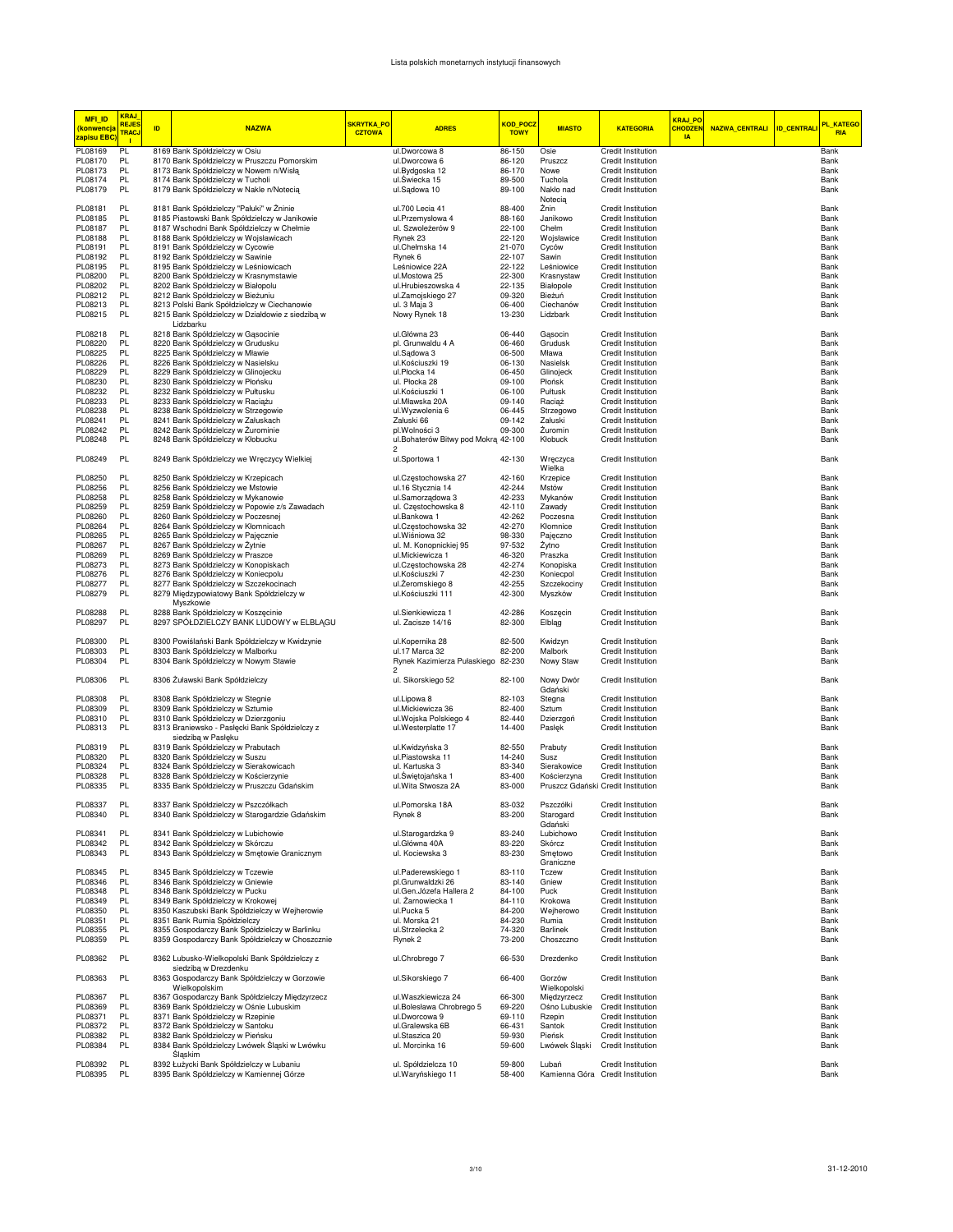## Lista polskich monetarnych instytucji finansowych

| <b>MFI ID</b><br>(konwencja<br>zapisu EBC | <b>KRAJ</b><br><b>REJES</b><br><b>TRAC.</b><br>- 11 | ID. | <b>NAZWA</b>                                                                           | <b>SKRYTKA_PO</b><br><b>CZTOWA</b> | <b>ADRES</b>                                  | <mark>KOD_POCZ</mark><br><b>TOWY</b> | <b>MIASTO</b>                          | <b>KATEGORIA</b>                                       | <b>KRAJ PO</b><br><b>CHODZE!</b><br><b>IA</b> | NAZWA_CENTRALI   ID_CENTRALI | PL_KATEGO<br><b>RIA</b> |
|-------------------------------------------|-----------------------------------------------------|-----|----------------------------------------------------------------------------------------|------------------------------------|-----------------------------------------------|--------------------------------------|----------------------------------------|--------------------------------------------------------|-----------------------------------------------|------------------------------|-------------------------|
| PL08404                                   | PL                                                  |     | 8404 Bank Spółdzielczy Ziemi Kaliskiej                                                 |                                    | pl.Wolności 6                                 | 62-840                               | Koźminek                               | <b>Credit Institution</b>                              |                                               |                              | Bank                    |
| PL08407                                   | PL                                                  |     | 8407 Bank Spółdzielczy w Pleszewie                                                     |                                    | ul.Kraszewskiego 11                           | 63-300                               | Pleszew                                | Credit Institution                                     |                                               |                              | Bank                    |
| PL08409                                   | PL.                                                 |     | 8409 Bank Spółdzielczy w Dobrzycy                                                      |                                    | ul.Nowa 2                                     | 63-330                               | Dobrzyca                               | <b>Credit Institution</b>                              |                                               |                              | Bank                    |
| PL08410                                   | PL                                                  |     | 8410 Bank Spółdzielczy w Krotoszynie                                                   |                                    | ul.Piastowska 14                              | 63-700                               | Krotoszyn                              | Credit Institution                                     |                                               |                              | Bank                    |
| PL08413<br>PL08427                        | PL<br>PL                                            |     | 8413 Spółdzielczy Bank Ludowy w Kępnie<br>8427 Bank Spółdzielczy w Jarocinie           |                                    | ul.Ks.P.Wawrzyniaka 20<br>al.Niepodległości 5 | 63-600<br>63-200                     | Kepno<br>Jarocin                       | Credit Institution<br>Credit Institution               |                                               |                              | Bank<br>Bank            |
| PL08430                                   | PL.                                                 |     | 8430 Bank Spółdzielczy w Raszkowie                                                     |                                    | ul.Ostrowska 28                               | 63-440                               | Raszków                                | Credit Institution                                     |                                               |                              | Bank                    |
| PL08431                                   | PL                                                  |     | 8431 Spółdzielczy Bank Ludowy w Skalmierzycach                                         |                                    | ul.Bankowa 1                                  | 63-460                               | Skalmierzyce                           | Credit Institution                                     |                                               |                              | Bank                    |
| PL08435                                   | PL                                                  |     | 8435 Bank Spółdzielczy w Tychach                                                       |                                    | ul.Damrota 41                                 | 43-100                               | Tychy                                  | <b>Credit Institution</b>                              |                                               |                              | Bank                    |
| PL08436                                   | <b>PL</b>                                           |     | 8436 Mikołowski Bank Spółdzielczy w Mikołowie                                          |                                    | ul.Krakowska 29                               | 43-190                               | Mikołów                                | Credit Institution                                     |                                               |                              | Bank                    |
| PL08437                                   | <b>PL</b>                                           |     | 8437 Bank Spółdzielczy "Silesia" w Katowicach                                          |                                    | ul. Kopernika 5                               | 40-064                               | Katowice                               | Credit Institution                                     |                                               |                              | Bank                    |
| PL08438                                   | PL                                                  |     | 8438 Bank Spółdzielczy w Będzinie                                                      |                                    | ul.Modrzejowska 73                            | 42-500                               | Będzin                                 | Credit Institution                                     |                                               |                              | Bank                    |
| PL08441                                   | PL                                                  |     | 8441 Bank Spółdzielczy w Siewierzu                                                     |                                    | ul.Częstochowska 1                            | 42-470                               | Siewierz                               | Credit Institution                                     |                                               |                              | Bank                    |
| PL08442                                   | PL.                                                 |     | 8442 Bank Spółdzielczy w Zawierciu                                                     |                                    | ul.Zegadłowicza 6                             | 42-400                               | Zawiercie                              | Credit Institution                                     |                                               |                              | Bank                    |
| PL08443<br>PL08444                        | PL.<br><b>PL</b>                                    |     | 8443 Bank Spółdzielczy w Mierzęcicach<br>8444 Bank Spółdzielczy w Chrzanowie           |                                    | ul.Bankowa 22<br>al. Henryka 22               | 42-460<br>32-500                     | Mierzecice<br>Chrzanów                 | Credit Institution<br><b>Credit Institution</b>        |                                               |                              | Bank<br>Bank            |
| PL08445                                   | PL                                                  |     | 8445 Bank Spółdzielczy w Jaworznie                                                     |                                    | ul.Stojałowskiego 10                          | 43-600                               | Jaworzno                               | <b>Credit Institution</b>                              |                                               |                              | Bank                    |
| PL08446                                   | PL                                                  |     | 8446 Bank Spółdzielczy w Miedźnej                                                      |                                    | ul. Wiejska 2                                 | 43-227                               | Miedźna                                | Credit Institution                                     |                                               |                              | Bank                    |
| PL08447                                   | <b>PL</b>                                           |     | 8447 Bank Spółdzielczy w Pawłowicach                                                   |                                    | ul. Zjednoczenia 62 B                         | 43-250                               | Pawłowice                              | <b>Credit Institution</b>                              |                                               |                              | Bank                    |
| PL08448                                   | PL                                                  |     | 8448 Bank Spółdzielczy w Pszczynie                                                     |                                    | Rynek 6                                       | 43-200                               | Pszczyna                               | <b>Credit Institution</b>                              |                                               |                              | Bank                    |
| PL08450                                   | PL                                                  |     | 8450 Bank Spółdzielczy w Wolbromiu                                                     |                                    | ul.Krakowska 26                               | 32-340                               | Wolbrom                                | <b>Credit Institution</b>                              |                                               |                              | Bank                    |
| PL08453                                   | PL                                                  |     | 8453 Bank Spółdzielczy Czechowice-Dziedzice-                                           |                                    | ul.Słowackiego 14                             | 43-502                               | Czechowice-                            | <b>Credit Institution</b>                              |                                               |                              | Bank                    |
| PL08454                                   | PL                                                  |     | Bestwina<br>8454 Orzesko-Knurowski Bank Spółdzielczy z siedzibą                        |                                    | ul.Kosmonautów 9A                             | 44-194                               | Dziedzice<br>Knurów                    | Credit Institution                                     |                                               |                              | Bank                    |
| PL08455                                   | PL                                                  |     | w Knurowie<br>8455 Bank Spółdzielczy w Rybniku                                         |                                    | Rynek 10                                      | 44-200                               | Rybnik                                 | <b>Credit Institution</b>                              |                                               |                              | Bank                    |
| PL08456                                   | PL                                                  |     | 8456 Bank Spółdzielczy w Żorach                                                        |                                    | ul.Męczenników                                | 44-240                               | Żory                                   | <b>Credit Institution</b>                              |                                               |                              | Bank                    |
|                                           |                                                     |     |                                                                                        |                                    | Oświęcimskich 28                              |                                      |                                        |                                                        |                                               |                              |                         |
| PL08457                                   | PL                                                  |     | 8457 Bank Spółdzielczy w Gliwicach                                                     |                                    | ul. Dworcowa 41                               | 44-100                               | Gliwice                                | Credit Institution                                     |                                               |                              | Bank                    |
| PL08460                                   | PL                                                  |     | 8460 Bank Spółdzielczy w Sośnicowicach                                                 |                                    | ul.Gliwicka 30                                | 44-153                               | Sośnicowice                            | Credit Institution                                     |                                               |                              | Bank                    |
| PL08463                                   | PL                                                  |     | 8463 Bank Spółdzielczy w Tarnowskich Górach                                            |                                    | ul.Bytomska 6                                 | 42-600                               | Tarnowskie                             | <b>Credit Institution</b>                              |                                               |                              | Bank                    |
|                                           |                                                     |     |                                                                                        |                                    |                                               |                                      | Góry                                   |                                                        |                                               |                              |                         |
| PL08466                                   | PL                                                  |     | 8466 Bank Spółdzielczy w Tworogu                                                       |                                    | ul.Zamkowa 15                                 | 42-690                               | Tworóg                                 | <b>Credit Institution</b>                              |                                               |                              | Bank                    |
| PL08467                                   | PL                                                  |     | 8467 Bank Spółdzielczy w Świerklańcu                                                   |                                    | ul.3 Maja 33                                  | 42-622                               | Świerklaniec                           | Credit Institution                                     |                                               |                              | Bank                    |
| PL08468                                   | PL.                                                 |     | 8468 Bank Spółdzielczy w Wodzisławiu Śląskim                                           |                                    | ul.Lucjana Mendego 26                         | 44-300                               | Wodzisław<br>Śląski                    | <b>Credit Institution</b>                              |                                               |                              | Bank                    |
| PL08469                                   | PL<br>PL                                            |     | 8469 Bank Spółdzielczy w Gorzycach                                                     |                                    | ul.Kościelna 21A                              | 44-350                               | Gorzyce<br>Jastrzębie-Zdrój            | Credit Institution                                     |                                               |                              | Bank<br>Bank            |
| PL08470<br>PL08471                        | PL                                                  |     | 8470 Bank Spółdzielczy w Jastrzębiu Zdroju<br>8471 Bank Spółdzielczy Bytom             |                                    | ul.1 Maja 10<br>ul.Krawiecka 4                | 44-330<br>41-902                     | Bytom                                  | Credit Institution<br><b>Credit Institution</b>        |                                               |                              | Bank                    |
| PL08474                                   | PL.                                                 |     | 8474 Bank Spółdzielczy w Krzyżanowicach                                                |                                    | ul.Tworkowska 12                              | 47-450                               | Krzyżanowice                           | Credit Institution                                     |                                               |                              | Bank                    |
| PL08475                                   | PL                                                  |     | 8475 Bank Spółdzielczy w Raciborzu                                                     |                                    | ul.Klasztorna 3                               | 47-400                               | Racibórz                               | <b>Credit Institution</b>                              |                                               |                              | Bank                    |
| PL08480                                   | PL                                                  |     | 8480 Bank Spółdzielczy w Busku-Zdroju                                                  |                                    | ul. Stefana Batorego 1A                       | 28-100                               | Busko-Zdrój                            | <b>Credit Institution</b>                              |                                               |                              | Bank                    |
| PL08483                                   | PL                                                  |     | 8483 Bank Spółdzielczy w Chmielniku                                                    |                                    | ul.1 Maja 27                                  | 26-020                               | Chmielnik                              | <b>Credit Institution</b>                              |                                               |                              | Bank                    |
| PL08485                                   | <b>PL</b>                                           |     | 8485 Bank Spółdzielczy Daleszyce-Górno                                                 |                                    | pl.Staszica 32                                | 26-021                               | Daleszyce                              | Credit Institution                                     |                                               |                              | Bank                    |
| PL08490                                   | PL                                                  |     | 8490 Bank Spółdzielczy w Jędrzejowie                                                   |                                    | ul.Przypkowskiego 30                          | 28-300                               | Jędrzejów                              | Credit Institution                                     |                                               |                              | Bank                    |
| PL08493                                   | PL                                                  |     | 8493 Bank Spółdzielczy w Kielcach                                                      |                                    | ul.Złota 9                                    | 25-950                               | Kielce                                 | Credit Institution                                     |                                               |                              | Bank                    |
| PL08494                                   | PL                                                  |     | 8494 Bank Spółdzielczy w Końskich                                                      |                                    | ul. Zamkowa 7                                 | 26-200                               | Końskie                                | Credit Institution                                     |                                               |                              | Bank                    |
| PL08499<br>PL08507                        | PL<br>PL.                                           |     | 8499 Bank Spółdzielczy w Łopusznie<br>8507 Bank Spółdzielczy w Ostrowcu Świętokrzyskim |                                    | ul.Przedborska 10<br>ul. Wardyńskiego 15A     | 26-070<br>27-400                     | Łopuszno<br>Ostrowiec<br>Świętokrzyski | Credit Institution<br>Credit Institution               |                                               |                              | Bank<br>Bank            |
| PL08509                                   | PL                                                  |     | 8509 Bank Spółdzielczy w Pińczowie                                                     |                                    | pl.Wolności 21                                | 28-400                               | Pińczów                                | <b>Credit Institution</b>                              |                                               |                              | Bank                    |
| PL08512                                   | <b>PL</b>                                           |     | 8512 Bank Spółdzielczy w Samsonowie                                                    |                                    | Samsonów 32                                   | 26-050                               | Samsonów                               | Credit Institution                                     |                                               |                              | Bank                    |
| PL08513                                   | PL                                                  |     | 8513 Bank Spółdzielczy w Sędziszowie                                                   |                                    | ul.Leśna 7                                    | 28-340                               | Sędziszów                              | Credit Institution                                     |                                               |                              | Bank                    |
| PL08517                                   | PL                                                  |     | 8517 Nadwiślański Bank Spółdzielczy w Solcu-Zdroju                                     |                                    | ul.1 Maja 6                                   | 28-131                               | Solec-Zdrój                            | <b>Credit Institution</b>                              |                                               |                              | Bank                    |
| PL08518                                   | PL                                                  |     | 8518 Bank Spółdzielczy w Starachowicach                                                |                                    | ul.Kilińskiego 1                              | 27-200                               | Starachowice                           | Credit Institution                                     |                                               |                              | Bank                    |
| PL08519                                   | PL                                                  |     | 8519 Bank Spółdzielczy w Stopnicy                                                      |                                    | pl.Piłsudskiego 27                            | 28-130                               | Stopnica                               | <b>Credit Institution</b>                              |                                               |                              | Bank                    |
| PL08520<br>PL08521                        | PL<br>PL                                            |     | 8520 Bank Spółdzielczy w Suchedniowie<br>8521 Bank Spółdzielczy w Szydłowie            |                                    | ul.Mickiewicza 8<br>ul.Kościelna 1            | 26-130<br>28-225                     | Suchedniów<br>Szydłów                  | <b>Credit Institution</b><br><b>Credit Institution</b> |                                               |                              | Bank<br>Bank            |
| PL08523                                   | <b>PL</b>                                           |     | 8523 Bank Spółdzielczy w Wąchocku                                                      |                                    | ul.Wielkowiejska 1 A                          | 27-215                               | Wąchock                                | <b>Credit Institution</b>                              |                                               |                              | Bank                    |
| PL08525                                   | PL                                                  |     | 8525 Bank Spółdzielczy we Włoszczowie                                                  |                                    | ul.Partyzantów 5                              | 29-100                               | Włoszczowa                             | Credit Institution                                     |                                               |                              | Bank                    |
| PL08526                                   | PL                                                  |     | 8526 Bank Spółdzielczy w Wodzisławiu                                                   |                                    | ul.Krakowska 6                                | 28-330                               | Wodzisław                              | <b>Credit Institution</b>                              |                                               |                              | Bank                    |
| PL08530                                   | PL                                                  |     | 8530 Bank Spółdzielczy w Koninie                                                       |                                    | ul.3 Maja 68                                  | 62-500                               | Konin                                  | Credit Institution                                     |                                               |                              | Bank                    |
| PL08534                                   | PL                                                  |     | 8534 Bank Spółdzielczy w Ślesinie                                                      |                                    | pl.Wolności 14                                | 62-561                               | <b>Slesin</b>                          | <b>Credit Institution</b>                              |                                               |                              | Bank                    |
| PL08538                                   | PL.                                                 |     | 8538 Bank Spółdzielczy w Witkowie                                                      |                                    | Stary Rynek 14                                | 62-230                               | Witkowo                                | Credit Institution                                     |                                               |                              | Bank                    |
| PL08539                                   | PL                                                  |     | 8539 Bank Spółdzielczy w Grabowie                                                      |                                    | ul.Spółdzielcza 1                             | 99-150                               | Grabów                                 | <b>Credit Institution</b>                              |                                               |                              | Bank                    |
| PL08542<br>PL08543                        | PL<br>PL.                                           |     | 8542 Bank Spółdzielczy w Słupcy                                                        |                                    | ul. Mickiewicza 2                             | 62-400<br>62-420                     | Słupca<br>Strzałkowo                   | <b>Credit Institution</b><br><b>Credit Institution</b> |                                               |                              | Bank                    |
|                                           | PI                                                  |     | 8543 Ludowy Bank Spółdzielczy w Strzałkowie                                            |                                    | ul.Kolejowa 2A                                |                                      |                                        | Credit Institution                                     |                                               |                              | Bank<br><b>Rank</b>     |
| PL08544<br>PL08545                        | PL                                                  |     | 8544 Bank Spółdzielczy w Zagórowie<br>8545 Bank Spółdzielczy w Kłodawie                |                                    | ul.Pyzderska 7<br>ul.Krępa 2                  | 62-410<br>62-650                     | Zagórów<br>Kłodawa                     | Credit Institution                                     |                                               |                              | Bank                    |
| PL08557                                   | PL                                                  |     | 8557 Rejonowy Bank Spółdzielczy w Malanowie                                            |                                    | ul.Turecka 10                                 | 62-709                               | Malanów                                | Credit Institution                                     |                                               |                              | Bank                    |
| PL08558                                   | PL                                                  |     | 8558 Bank Spółdzielczy w Wierzbinku                                                    |                                    | Wierzbinek 35 B                               | 62-619                               | Wierzbinek                             | Credit Institution                                     |                                               |                              | Bank                    |
| PL08562                                   | PL                                                  |     | 8562 Bank Spółdzielczy w Białogardzie                                                  |                                    | ul.Kochanowskiego 6                           | 78-200                               | Białogard                              | <b>Credit Institution</b>                              |                                               |                              | Bank                    |
| PL08566<br>PL08570                        | PL<br>PL                                            |     | 8566 Bałtycki Bank Spółdzielczy<br>8570 Bank Spółdzielczy w Kaliszu Pomorskim          |                                    | ul.Bogusława X 3<br>ul. Wolności 8            | 76-150<br>78-540                     | Darłowo<br>Kalisz Pomorski             | Credit Institution<br><b>Credit Institution</b>        |                                               |                              | Bank<br>Bank            |
| PL08577                                   | PL                                                  |     | 8577 Bank Spółdzielczy w Połczynie Zdroju                                              |                                    | ul. Ogrodowa 4                                | 78-320                               | Połczyn Zdrój                          | Credit Institution                                     |                                               |                              | Bank                    |
| PL08581                                   | PL                                                  |     | 8581 Pomorski Bank Spółdzielczy                                                        |                                    | ul.3 Marca 29                                 | 78-300                               | Świdwin                                | Credit Institution                                     |                                               |                              | Bank                    |
| PL08589                                   | PL                                                  |     | 8589 Bank Spółdzielczy Rzemiosła w Krakowie                                            |                                    | ul. Dunajewskiego 7                           | 31-133                               | Kraków                                 | Credit Institution                                     |                                               |                              | Bank                    |
| PL08591                                   | PL                                                  |     | 8591 Krakowski Bank Spółdzielczy                                                       |                                    | Rynek Kleparski 8                             | $31 - 150$                           | Kraków                                 | Credit Institution                                     |                                               |                              | Bank                    |
| PL08597                                   | PL                                                  |     | 8597 Bank Spółdzielczy w Proszowicach                                                  |                                    | ul.Krakowska 53                               | 32-100                               | Proszowice                             | Credit Institution                                     |                                               |                              | Bank                    |
| PL08600                                   | PL.                                                 |     | 8600 Bank Spółdzielczy w Skawinie                                                      |                                    | Rynek 19                                      | 32-050                               | Skawina                                | Credit Institution                                     |                                               |                              | Bank                    |
| PL08602<br>PL08612                        | PL<br>PL                                            |     | 8602 Bank Spółdzielczy w Dobczycach<br>8612 Bank Spółdzielczy w Krzeszowicach          |                                    | ul.Kilińskiego 2<br>ul.Krakowska 6            | 32-410<br>32-065                     | Dobczyce<br>Krzeszowice                | Credit Institution<br>Credit Institution               |                                               |                              | Bank<br>Bank            |
| PL08614                                   | PL                                                  |     | 8614 Bank Spółdzielczy w Słomnikach                                                    |                                    | ul.Żeromskiego 1A                             | 32-090                               | Słomniki                               | Credit Institution                                     |                                               |                              | Bank                    |
| PL08619                                   | PL                                                  |     | 8619 Małopolski Bank Spółdzielczy w Wieliczce                                          |                                    | ul. Kilińskiego 2                             | 32-020                               | Wieliczka                              | Credit Institution                                     |                                               |                              | Bank                    |
| PL08621                                   | PL                                                  |     | 8621 Bieszczadzki Bank Spółdzielczy w Ustrzykach<br>Dolnych                            |                                    | ul.Bełska 12                                  | 38-700                               | Ustrzyki Dolne                         | Credit Institution                                     |                                               |                              | Bank                    |
| PL08626                                   | PL                                                  |     | 8626 Bank Spółdzielczy w Kołaczycach                                                   |                                    | Rynek <sub>2</sub>                            | 38-213                               | Kołaczyce                              | Credit Institution                                     |                                               |                              | Bank                    |
| PL08627                                   | PL                                                  |     | 8627 Bank Spółdzielczy w Bieczu                                                        |                                    | Rynek 15                                      | 38-250                               | Biecz                                  | <b>Credit Institution</b>                              |                                               |                              | Bank                    |
| PL08628                                   | PL                                                  |     | 8628 Bank Spółdzielczy w Lipinkach                                                     |                                    | Lipinki 444                                   | 38-305                               | Lipinki                                | <b>Credit Institution</b>                              |                                               |                              | Bank                    |
| PL08636                                   | PL                                                  |     | 8636 Bank Spółdzielczy w Rymanowie                                                     |                                    | Rynek 14                                      | 38-480                               | Rymanów                                | <b>Credit Institution</b>                              |                                               |                              | Bank                    |
| PL08642                                   | PL                                                  |     | 8642 Podkarpacki Bank Spółdzielczy                                                     |                                    | ul. Mickiewicza 7                             | 38-500                               | Sanok                                  | <b>Credit Institution</b>                              |                                               |                              | Bank                    |
| PL08644                                   | PL                                                  |     | 8644 Bank Spółdzielczy w Chojnowie                                                     |                                    | <b>Rynek 18/19</b>                            | 59-225                               | Chojnów                                | Credit Institution                                     |                                               |                              | Bank                    |
| PL08646                                   | PL<br>PL                                            |     | 8646 Bank Spółdzielczy w Głogowie                                                      |                                    | ul.Sikorskiego 15                             | 67-210                               | Głogów                                 | <b>Credit Institution</b>                              |                                               |                              | Bank                    |
| PL08647<br>PL08649                        | PL                                                  |     | 8647 Bank Spółdzielczy w Jaworze<br>8649 Bank Spółdzielczy w Legnicy                   |                                    | ul.Wrocławska 2<br>ul.Wjazdowa 2              | 59-400<br>59-220                     | Jawor<br>Legnica                       | <b>Credit Institution</b><br>Credit Institution        |                                               |                              | Bank<br>Bank            |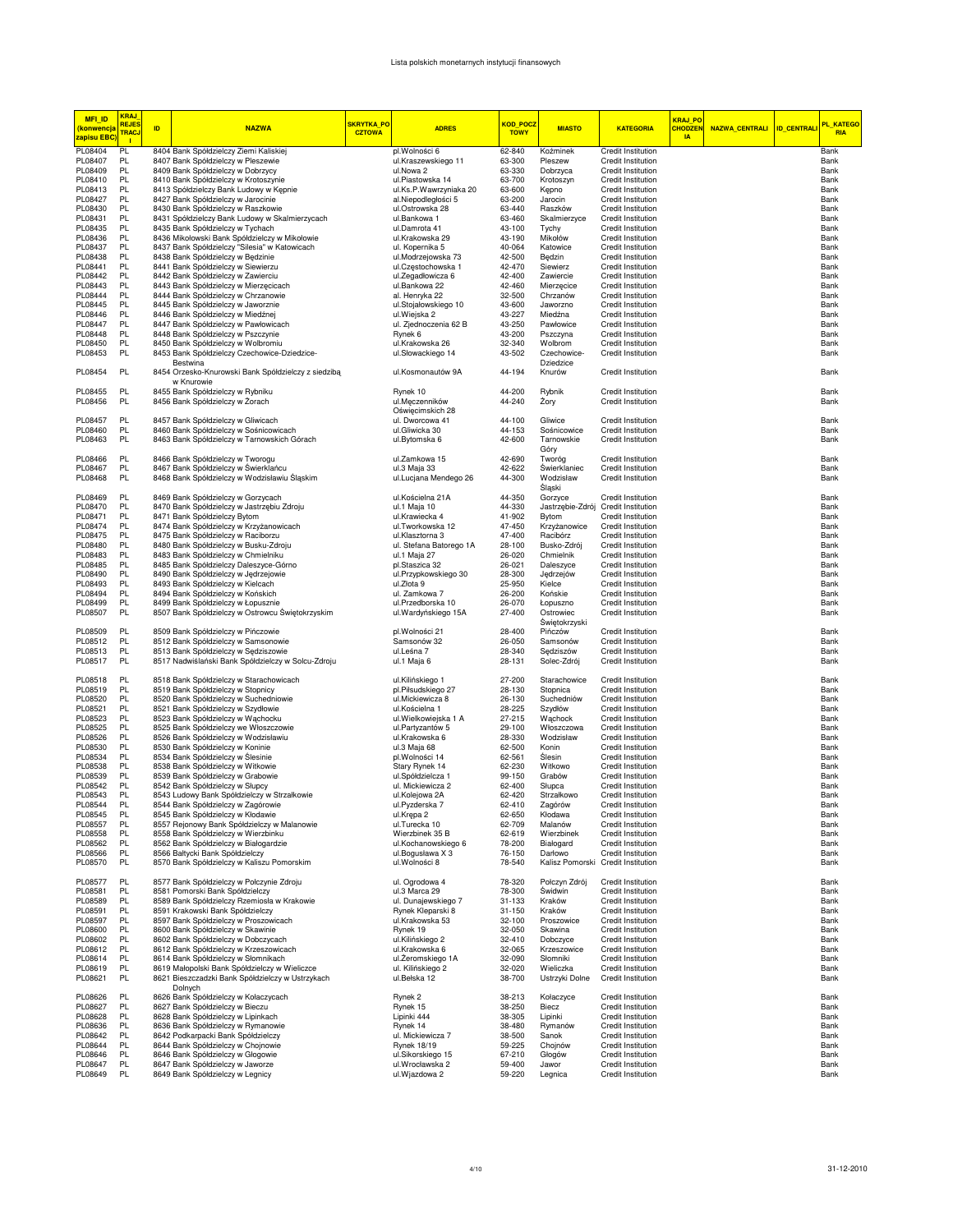## Lista polskich monetarnych instytucji finansowych

| <b>MFI ID</b><br><mark>(konwencja</mark><br><mark>zapisu EBC</mark> | <b>KRAJ</b><br><b>REJES</b><br><b>TRAC.</b><br>$\blacksquare$ | ID | <b>NAZWA</b>                                                                              | <b>SKRYTKA_PO</b><br><b>CZTOWA</b> | <b>ADRES</b>                                | KOD_POCZ<br><b>TOWY</b> | <b>MIASTO</b>                                 | <b>KATEGORIA</b>                                | <b>KRAJ_PO</b><br><b>CHODZEN</b><br><b>IA</b> | NAZWA_CENTRALI ID_CENTRALI | PL_KATEGO<br><b>RIA</b> |
|---------------------------------------------------------------------|---------------------------------------------------------------|----|-------------------------------------------------------------------------------------------|------------------------------------|---------------------------------------------|-------------------------|-----------------------------------------------|-------------------------------------------------|-----------------------------------------------|----------------------------|-------------------------|
| PL08653                                                             | PL                                                            |    | 8653 Bank Spółdzielczy w Przemkowie                                                       |                                    | ul.Głogowska 12A                            | 59-170                  | Przemków                                      | <b>Credit Institution</b>                       |                                               |                            | Bank                    |
| PL08658                                                             | PL                                                            |    | 8658 Powiatowy Bank Spółdzielczy w Złotoryi                                               |                                    | Rynek 42                                    | 59-500                  | Złotoryja                                     | Credit Institution                              |                                               |                            | Bank                    |
| PL08661                                                             | PL                                                            |    | 8661 Bank Spółdzielczy we Włoszakowicach                                                  |                                    | ul.Kurpińskiego 29A                         | 64-140                  | Włoszakowice                                  | Credit Institution                              |                                               |                            | Bank                    |
| PL08663                                                             | PL                                                            |    | 8663 Bank Spółdzielczy w Górze                                                            |                                    | ul.Bojowników 5                             | 56-200                  | Góra                                          | Credit Institution                              |                                               |                            | Bank                    |
| PL08666                                                             | PL<br>PL                                                      |    | 8666 Bank Spółdzielczy w Kościanie                                                        |                                    | Rynek 23                                    | 64-000                  | Kościan                                       | Credit Institution<br><b>Credit Institution</b> |                                               |                            | Bank                    |
| PL08667<br>PL08669                                                  | PL                                                            |    | 8667 Bank Spółdzielczy w Śmiglu<br>8669 Bank Spółdzielczy we Wschowie                     |                                    | pl.Rozstrzelanych 13<br>ul. Daszyńskiego 19 | 64-030<br>67-400        | Śmigiel<br>Wschowa                            | Credit Institution                              |                                               |                            | Bank<br>Bank            |
| PL08674                                                             | PL                                                            |    | 8674 Bank Spółdzielczy w Jutrosinie                                                       |                                    | Rynek 18                                    | 63-930                  | Jutrosin                                      | <b>Credit Institution</b>                       |                                               |                            | Bank                    |
| PL08678                                                             | PL                                                            |    | 8678 Powiatowy Bank Spółdzielczy w Gostyniu                                               |                                    | ul.1 Maja 18                                | 63-800                  | Gostyń                                        | <b>Credit Institution</b>                       |                                               |                            | Bank                    |
| PL08682                                                             | <b>PL</b>                                                     |    | 8682 Bank Spółdzielczy w Poniecu                                                          |                                    | ul.Kościuszki 12                            | 64-125                  | Poniec                                        | Credit Institution                              |                                               |                            | Bank                    |
| PL08685                                                             | PL                                                            |    | 8685 Rejonowy Bank Spółdzielczy w Bychawie                                                |                                    | ul.Piłsudskiego 37                          | 23-100                  | Bychawa                                       | Credit Institution                              |                                               |                            | Bank                    |
| PL08687                                                             | PL                                                            |    | 8687 Bank Spółdzielczy w Niedrzwicy Dużej                                                 |                                    | ul.Lubelska 4                               | 24-220                  | Niedrzwica Duża Credit Institution            |                                                 |                                               |                            | Bank                    |
| PL08689                                                             | PL                                                            |    | 8689 Spółdzielczy Bank Powiatowy w Piaskach                                               |                                    | ul.Lubelska 98                              | 21-050                  | Piaski                                        | Credit Institution                              |                                               |                            | Bank                    |
| PL08693                                                             | PL                                                            |    | 8693 Bank Spółdzielczy w Łęcznej                                                          |                                    | ul.Partyzancka 17                           | 21-010                  | Łęczna                                        | Credit Institution                              |                                               |                            | Bank                    |
| PL08702                                                             | PL                                                            |    | 8702 Bank Spółdzielczy w Niemcach                                                         |                                    | ul. Lubelska 190                            | 21-025                  | Niemce                                        | Credit Institution                              |                                               |                            | Bank                    |
| PL08707                                                             | PL                                                            |    | 8707 Bank Spółdzielczy w Lubartowie                                                       |                                    | ul. Lubelska 30A                            | $21 - 100$              | Lubartów                                      | <b>Credit Institution</b>                       |                                               |                            | Bank                    |
| PL08717                                                             | PL                                                            |    | 8717 Bank Spółdzielczy Ziemi Kraśnickiej w Kraśniku                                       |                                    | ul.Ogrodowa 5                               | 23-200                  | Kraśnik                                       | <b>Credit Institution</b>                       |                                               |                            | Bank                    |
| PL08721                                                             | PL                                                            |    | 8721 Bank Spółdzielczy w Kocku                                                            |                                    | ul.Krasickiego 31                           | 21-150                  | Kock                                          | Credit Institution                              |                                               |                            | Bank                    |
| PL08724                                                             | PL                                                            |    | 8724 Bank Spółdzielczy w Rykach                                                           |                                    | ul.Warszawska 23                            | 08-500                  | Ryki                                          | Credit Institution                              |                                               |                            | Bank                    |
| PL08729                                                             | PL                                                            |    | 8729 Bank Spółdzielczy w Józefowie nad Wisłą                                              |                                    | ul. Opolska 5                               | 24-340                  | Józefów nad                                   | Credit Institution                              |                                               |                            | Bank                    |
| PL08731                                                             | PL                                                            |    | 8731 Bank Spółdzielczy w Kazimierzu Dolnym                                                |                                    | Rynek 14                                    | 24-120                  | Wisłą                                         | Kazimierz Dolny Credit Institution              |                                               |                            | Bank                    |
|                                                                     |                                                               |    |                                                                                           |                                    |                                             |                         |                                               |                                                 |                                               |                            |                         |
| PL08732                                                             | PL                                                            |    | 8732 Bank Spółdzielczy w Kurowie                                                          |                                    | ul.Lubelska 9                               | 24-170                  | Kurów                                         | <b>Credit Institution</b>                       |                                               |                            | Bank                    |
| PL08733                                                             | PL                                                            |    | 8733 Bank Spółdzielczy w Nałęczowie                                                       |                                    | ul.1 Maja 16                                | 24-140                  | Nałeczów                                      | Credit Institution                              |                                               |                            | Bank                    |
| PL08734                                                             | PL.                                                           |    | 8734 Powiatowy Bank Spółdzielczy w Opolu Lubelskim                                        |                                    | Stary Rynek 48                              | 24-300                  | Opole Lubelskie Credit Institution            |                                                 |                                               |                            | Bank                    |
| PL08735                                                             | PL                                                            |    | 8735 Bank Spółdzielczy w Poniatowej                                                       |                                    | ul.1Maja 7B                                 | 24-320                  | Poniatowa                                     | Credit Institution                              |                                               |                            | Bank                    |
| PL08736                                                             | PL                                                            |    | 8736 Nadwiślański Bank Spółdzielczy w Puławach                                            |                                    | ul.Piłsudskiego 30                          | 24-100                  | Puławy                                        | Credit Institution                              |                                               |                            | Bank                    |
| PL08741                                                             | PL                                                            |    | 8741 Bank Spółdzielczy w Końskowoli                                                       |                                    | ul.Lubelska 91A                             | 24-130                  | Końskowola                                    | Credit Institution                              |                                               |                            | Bank                    |
| PL08747                                                             | PL                                                            |    | 8747 Bank Spółdzielczy w Czyżewie                                                         |                                    | ul.Szkolna 44                               | 18-220                  | Czyżew                                        | <b>Credit Institution</b>                       |                                               |                            | Bank                    |
| PL08749                                                             | PL                                                            |    | 8749 Bank Spółdzielczy w Ciechanowcu                                                      |                                    | pl.3 Maja 3                                 | 18-230                  | Ciechanowiec                                  | <b>Credit Institution</b>                       |                                               |                            | Bank                    |
| PL08752                                                             | PL                                                            |    | 8752 Bank Spółdzielczy w Jedwabnem                                                        |                                    | ul. Wojska Polskiego 1                      | 18-420                  | Jedwabne                                      | <b>Credit Institution</b>                       |                                               |                            | Bank                    |
| PL08754                                                             | PL                                                            |    | 8754 Bank Spółdzielczy w Kolnie                                                           |                                    | ul.Kolejowa 2                               | 18-500                  | Kolno                                         | Credit Institution                              |                                               |                            | Bank                    |
| PL08757                                                             | PL                                                            |    | 8757 Bank Spółdzielczy w Łomży                                                            |                                    | al.Legionów 5                               | 18-400                  | Łomża                                         | Credit Institution                              |                                               |                            | Bank                    |
| PL08762                                                             | PL                                                            |    | 8762 Bank Spółdzielczy w Piątnicy                                                         |                                    | ul.Stawiskowska 30                          | 18-421                  | Piątnica                                      | Credit Institution                              |                                               |                            | Bank                    |
| PL08766                                                             | PL<br>PL                                                      |    | 8766 Bank Spółdzielczy w Sokołach                                                         |                                    | ul.Sikorskiego 12                           | 18-218                  | Sokoły                                        | <b>Credit Institution</b>                       |                                               |                            | Bank                    |
| PL08768<br>PL08769                                                  | PL                                                            |    | 8768 Bank Spółdzielczy w Szczuczynie<br>8769 Spółdzielczy Bank Rozwoju                    |                                    | pl. Tysiąclecia 27<br>ul. Kardynała Stefana | 19-230<br>18-210        | Szczuczyn<br>Szepietowo                       | Credit Institution<br><b>Credit Institution</b> |                                               |                            | Bank<br>Bank            |
|                                                                     |                                                               |    |                                                                                           |                                    | Wyszyńskiego 3                              |                         |                                               |                                                 |                                               |                            |                         |
| PL08770<br>PL08774                                                  | PL<br>PL                                                      |    | 8770 Bank Spółdzielczy w Szumowie<br>8774 Bank Spółdzielczy w Wysokiem Mazowieckiem       |                                    | ul.XXX-Lecia 3<br>ul.Jagiellońska 14        | 18-305<br>18-200        | Szumowo<br>Wysokie                            | <b>Credit Institution</b><br>Credit Institution |                                               |                            | Bank<br>Bank            |
|                                                                     |                                                               |    |                                                                                           |                                    |                                             |                         | Mazowieckie                                   |                                                 |                                               |                            |                         |
| PL08775<br>PL08780                                                  | PL<br>PL                                                      |    | 8775 Bank Spółdzielczy w Zambrowie<br>8780 Bank Spółdzielczy w Aleksandrowie Łódzkim      |                                    | ul.Białostocka 2<br>ul. Senatorska 2A       | 18-300<br>95-070        | Zambrów<br>Aleksandrów                        | Credit Institution<br>Credit Institution        |                                               |                            | Bank<br>Bank            |
|                                                                     |                                                               |    |                                                                                           |                                    |                                             |                         | Łódzki                                        |                                                 |                                               |                            |                         |
| PL08781                                                             | PL                                                            |    | 8781 Bank Spółdzielczy w Andrespolu                                                       |                                    | ul.Rokicińska 130A                          | 95-020                  | Andrespol                                     | Credit Institution                              |                                               |                            | Bank                    |
| PL08783                                                             | PL                                                            |    | 8783 Bank Spółdzielczy w Zgierzu                                                          |                                    | ul.Długa 62A                                | 95-100                  | Zgierz                                        | Credit Institution                              |                                               |                            | Bank                    |
| PL08784                                                             | PL                                                            |    | 8784 Bank Spółdzielczy Rzemiosła w Łodzi                                                  |                                    | ul.Moniuszki 6                              | 90-111                  | Łódź                                          | <b>Credit Institution</b>                       |                                               |                            | Bank                    |
| PL08785                                                             | PL                                                            |    | 8785 Bank Spółdzielczy w Strykowie                                                        |                                    | ul. Warszawska 29                           | 95-010                  | Stryków                                       | Credit Institution                              |                                               |                            | Bank                    |
| PL08786                                                             | PL                                                            |    | 8786 Bank Spółdzielczy w Ozorkowie                                                        |                                    | pl.Jana Pawła II 6                          | 95-035                  | Ozorków                                       | Credit Institution                              |                                               |                            | Bank                    |
| PL08787                                                             | PL                                                            |    | 8787 Bank Spółdzielczy w Głownie                                                          |                                    | ul.Młynarska 5/13                           | 95-015                  | Głowno                                        | Credit Institution                              |                                               |                            | Bank                    |
| PL08788                                                             | PL                                                            |    | 8788 Bank Spółdzielczy Towarzystwo<br>Oszczędnościowo - Pożyczkowe "PA-CO-BANK"           |                                    | ul.Pułaskiego 8                             | 95-200                  | Pabianice                                     | Credit Institution                              |                                               |                            | Bank                    |
|                                                                     |                                                               |    | w Pabianicach                                                                             |                                    |                                             |                         |                                               |                                                 |                                               |                            |                         |
| PL08791                                                             | PL                                                            |    | 8791 Tatrzański Bank Spółdzielczy                                                         |                                    | ul. Kościuszki 56                           | 34-530                  | Bukowina<br>Tatrzańska                        | <b>Credit Institution</b>                       |                                               |                            | Bank                    |
| PL08792                                                             | PL                                                            |    | 8792 Bank Spółdzielczy w Czarnym Dunajcu                                                  |                                    | Rynek 19                                    | 34-470                  |                                               | Czarny Dunajec Credit Institution               |                                               |                            | Bank                    |
| PL08795                                                             | PL                                                            |    | 8795 Bank Spółdzielczy w Gorlicach                                                        |                                    | ul.Stróżowska 1                             | 38-300                  | Gorlice                                       | Credit Institution                              |                                               |                            | Bank                    |
| PL08797                                                             | PL                                                            |    | 8797 Bank Spółdzielczy w Grybowie                                                         |                                    | Rynek 13                                    | 33-330                  | Grybów                                        | Credit Institution                              |                                               |                            | Bank                    |
| PL08798                                                             | PL                                                            |    | 8798 Bank Spółdzielczy w Jabłonce                                                         |                                    | ul.Krakowska 3                              | 34-480                  | Jabłonka                                      | Credit Institution                              |                                               |                            | Bank                    |
| PL08799                                                             | PL.                                                           |    | 8799 Bank Spółdzielczy w Jordanowie                                                       |                                    | Rynek 44                                    | 34-240                  | Jordanów                                      | Credit Institution                              |                                               |                            | Bank                    |
| PL08804                                                             | PL                                                            |    | 8804 Bank Spółdzielczy w Limanowej                                                        |                                    | Rynek 7                                     | 34-600                  | Limanowa                                      | <b>Credit Institution</b>                       |                                               |                            | Bank                    |
| PL08805                                                             | PL                                                            |    | 8805 Łącki Bank Spółdzielczy                                                              |                                    | Łacko 814                                   | 33-390                  | Łacko                                         | <b>Credit Institution</b>                       |                                               |                            | Bank                    |
| PL08808<br>PL08809                                                  | PL<br>PI                                                      |    | 8808 Bank Spółdzielczy w Mszanie Dolnej<br>8809 Bank Spółdzielczy Muszyna - Krynica Zdrój |                                    | Rynek 1<br>ul. Piłsudskiego 8               | 34-730<br>33-370        | Mszana Dolna<br>Muszyna                       | <b>Credit Institution</b><br>Credit Institution |                                               |                            | Bank<br>Rank            |
| PL08810                                                             | PL                                                            |    | 8810 Bank Spółdzielczy w Nawojowej                                                        |                                    | Nawojowa 99                                 | 33-335                  | Nawojowa                                      | Credit Institution                              |                                               |                            | Bank                    |
| PL08811                                                             | PL                                                            |    | 8811 Bank Spółdzielczy w Nowym Sączu                                                      |                                    | al. Stefana Batorego 78                     | 33-300                  | Nowy Sącz                                     | Credit Institution                              |                                               |                            | Bank                    |
| PL08812                                                             | PL                                                            |    | 8812 Bank Spółdzielczy w Nowym Targu                                                      |                                    | Rynek 11                                    | 34-400                  | Nowy Targ                                     | Credit Institution                              |                                               |                            | Bank                    |
| PL08813                                                             | PL                                                            |    | 8813 Bank Spółdzielczy w Piwnicznej - Zdroju                                              |                                    | ul.Rzeszutka 2                              | 33-350                  | Piwniczna-Zdrój                               | Credit Institution                              |                                               |                            | Bank                    |
| PL08814                                                             | PL                                                            |    | 8814 Bank Spółdzielczy w Podegrodziu                                                      |                                    | Podegrodzie 223                             | 33-386                  | Podegrodzie                                   | Credit Institution                              |                                               |                            | Bank                    |
| PL08815                                                             | PL                                                            |    | 8815 Bank Spółdzielczy w Rabie Wyżnej                                                     |                                    | Raba Wyżna 30                               | 34-721                  | Raba Wyżna                                    | Credit Institution                              |                                               |                            | Bank                    |
| PL08816                                                             | PL                                                            |    | 8816 Bank Spółdzielczy w Starym Sączu                                                     |                                    | ul.Daszyńskiego 11                          | 33-340                  | <b>Stary Sącz</b>                             | Credit Institution                              |                                               |                            | Bank                    |
| PL08817                                                             | PL                                                            |    | 8817 Bank Spółdzielczy w Krościenku n/D                                                   |                                    | Rynek 12                                    | 34-450                  | Krościenko nad Credit Institution<br>Dunajcem |                                                 |                                               |                            | Bank                    |
| PL08818                                                             | PL                                                            |    | 8818 Bank Spółdzielczy w Łososinie Dolnej                                                 |                                    | Łososina Dolna                              | 33-314                  |                                               | Łososina Dolna Credit Institution               |                                               |                            | Bank                    |
| PL08821                                                             | PL                                                            |    | 8821 Podhalański Bank Spółdzielczy w Zakopanem                                            |                                    | ul.Kościuszki 2                             | 34-500                  | Zakopane                                      | Credit Institution                              |                                               |                            | Bank                    |
| PL08823                                                             | PL                                                            |    | 8823 Bank Spółdzielczy w Olsztynku                                                        |                                    | Rynek <sub>2</sub>                          | 11-015                  | Olsztynek                                     | Credit Institution                              |                                               |                            | Bank                    |
| PL08831                                                             | PL                                                            |    | 8831 Bank Spółdzielczy w Iławie                                                           |                                    | ul.Jana III Sobieskiego 49                  | 14-200                  | Iława                                         | Credit Institution                              |                                               |                            | Bank                    |
| PL08832                                                             | PL                                                            |    | 8832 Bank Spółdzielczy w Lubawie                                                          |                                    | ul.Warszawska 20                            | 14-260                  | Lubawa                                        | Credit Institution                              |                                               |                            | Bank                    |
| PL08834                                                             | PL                                                            |    | 8834 Bank Spółdzielczy w Nidzicy                                                          |                                    | ul.A.Mickiewicza 3                          | 13-100                  | Nidzica                                       | Credit Institution                              |                                               |                            | Bank                    |
| PL08838                                                             | PL                                                            |    | 8838 Bank Spółdzielczy w Szczytnie                                                        |                                    | ul.Łomżyńska 20                             | 12-100                  | Szczytno                                      | Credit Institution                              |                                               |                            | Bank                    |
| PL08843                                                             | PL                                                            |    | 8843 Morasko-Zalewski Bank Spółdzielczy w Zalewie                                         |                                    | ul.Pomorska 21 lok. 2                       | 14-300                  | Morag                                         | Credit Institution                              |                                               |                            | Bank                    |
| PL08848                                                             | PL                                                            |    | 8848 Bank Spółdzielczy w Mrągowie                                                         |                                    | ul. Królewiecka 53                          | 11-700                  | Mragowo                                       | Credit Institution                              |                                               |                            | Bank                    |
| PL08851                                                             | PL                                                            |    | 8851 Bank Spółdzielczy w Reszlu                                                           |                                    | ul.Kolejowa 4                               | 11-440                  | Reszel                                        | Credit Institution                              |                                               |                            | Bank                    |
| PL08855                                                             | PL                                                            |    | 8855 Bank Spółdzielczy w Bartoszycach                                                     |                                    | ul.Warszawska 1                             | 11-200                  | Bartoszyce                                    | Credit Institution                              |                                               |                            | Bank                    |
| PL08857                                                             | PL                                                            |    | 8857 Warmiński Bank Spółdzielczy                                                          |                                    | pl.650-lecia Jonkowa 12                     | 11-042                  | Jonkowo                                       | Credit Institution                              |                                               |                            | Bank                    |
| PL08858<br>PL08863                                                  | PL<br>PL                                                      |    | 8858 Spółdzielczy Bank Ludowy w Olsztynie<br>8863 Bank Spółdzielczy w Brzegu              |                                    | ul.1 Maja 13<br>ul.Chrobrego 11             | 10-959<br>49-300        | Olsztyn<br>Brzeg                              | Credit Institution<br>Credit Institution        |                                               |                            | Bank<br>Bank            |
| PL08866                                                             | PL                                                            |    | 8866 Bank Spółdzielczy w Baborowie                                                        |                                    | ul. Moniuszki 1                             | 48-120                  | Baborów                                       | Credit Institution                              |                                               |                            | Bank                    |
| PL08867                                                             | PL                                                            |    | 8867 Bank Spółdzielczy w Branicach                                                        |                                    | ul. M.Curie-Skłodowskiej 8                  | 48-140                  | Branice                                       | Credit Institution                              |                                               |                            | Bank                    |
| PL08868                                                             | PL                                                            |    | 8868 Bank Spółdzielczy w Głubczycach                                                      |                                    | ul.1 Maja 1                                 | 48-100                  | Głubczyce                                     | Credit Institution                              |                                               |                            | Bank                    |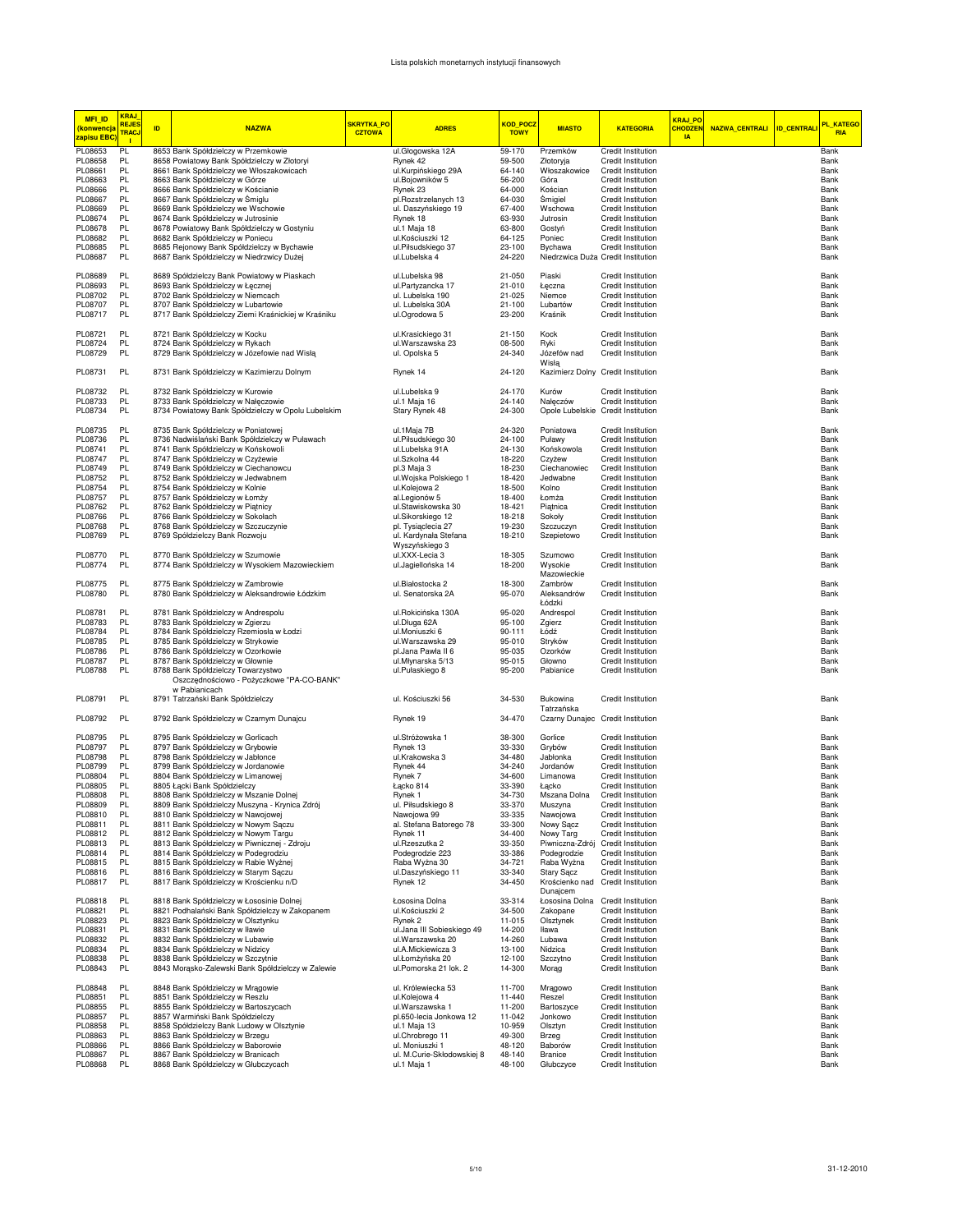| <b>MFI ID</b><br>(konwencja<br>zapisu EBC | <mark>KRAJ</mark><br><b>REJES</b><br><b>TRACJ</b> | ID. | <b>NAZWA</b>                                                                               | <b>SKRYTKA PO</b><br><b>CZTOWA</b> | <b>ADRES</b>                            | KOD POCZ<br><b>TOWY</b> | <b>MIASTO</b>           | <b>KATEGORIA</b>                                | <b>KRAJ PO</b><br><b>CHODZEN</b><br><b>IA</b> | NAZWA_CENTRALI | <b>ID_CENTRALI</b> | <b>PL KATEGO</b><br><b>RIA</b> |
|-------------------------------------------|---------------------------------------------------|-----|--------------------------------------------------------------------------------------------|------------------------------------|-----------------------------------------|-------------------------|-------------------------|-------------------------------------------------|-----------------------------------------------|----------------|--------------------|--------------------------------|
| PL08870                                   | $\mathbf{L}$<br>PL                                |     | 8870 Bank Spółdzielczy Grodków - Łosiów z siedzibą w                                       |                                    | ul. Kasztanowa 18                       | 49-200                  | Grodków                 | Credit Institution                              |                                               |                |                    | Bank                           |
| PL08872                                   | PL                                                |     | Grodkowie<br>8872 Bank Spółdzielczy w Otmuchowie                                           |                                    | Rynek 1B                                | 48-385                  | Otmuchów                | <b>Credit Institution</b>                       |                                               |                |                    | Bank                           |
| PL08876                                   | PL                                                |     | 8876 Bank Spółdzielczy w Wołczynie                                                         |                                    | ul.Opolska 5                            | 46-250                  | Wołczyn                 | Credit Institution                              |                                               |                |                    | Bank                           |
| PL08882                                   | PL                                                |     | 8882 Powiatowy Bank Spółdzielczy w Kędzierzynie-                                           |                                    | Rynek 6A                                | 47-200                  | Kędzierzyn-             | Credit Institution                              |                                               |                |                    | Bank                           |
|                                           |                                                   |     | Koźlu                                                                                      |                                    |                                         |                         | Koźle                   |                                                 |                                               |                |                    |                                |
| PL08883                                   | PL                                                |     | 8883 Bank Spółdzielczy w Gogolinie                                                         |                                    | ul.Strzelecka 13                        | 47-320                  | Gogolin                 | Credit Institution                              |                                               |                |                    | Bank                           |
| PL08884                                   | PL<br>PL                                          |     | 8884 Bank Spółdzielczy w Krapkowicach                                                      |                                    | ul.Opolska 12                           | 47-300                  | Krapkowice              | Credit Institution                              |                                               |                |                    | Bank                           |
| PL08890<br>PL08891                        | PL                                                |     | 8890 Bank Spółdzielczy w Namysłowie<br>8891 Bank Spółdzielczy w Głuchołazach               |                                    | pl.Wolności 8<br>ul.Prymasa Stefana     | 46-100<br>48-340        | Namysłów<br>Głuchołazy  | Credit Institution<br><b>Credit Institution</b> |                                               |                |                    | Bank<br>Bank                   |
|                                           |                                                   |     |                                                                                            |                                    | Wyszyńskiego 12                         |                         |                         |                                                 |                                               |                |                    |                                |
| PL08895                                   | PL                                                |     | 8895 Bank Spółdzielczy w Dobrzeniu Wielkim                                                 |                                    | ul.Opolska 3                            | 46-081                  | Dobrzeń Wielki          | Credit Institution                              |                                               |                |                    | Bank                           |
| PL08897                                   | PL                                                |     | 8897 Bank Spółdzielczy w Łubnianach                                                        |                                    | ul.Osowska 1                            | 46-024                  | Łubniany                | <b>Credit Institution</b>                       |                                               |                |                    | Bank                           |
| PL08898                                   | PL                                                |     | 8898 Bank Spółdzielczy "Bank Rolników" w Opolu                                             |                                    | ul.Książąt Opolskich 36A                | 45-005                  | Opole                   | Credit Institution                              |                                               |                |                    | Bank                           |
| PL08903                                   | PL                                                |     | 8903 Bank Spółdzielczy w Białej                                                            |                                    | ul.Prudnicka 29A                        | 48-210                  | Biała                   | Credit Institution                              |                                               |                |                    | Bank                           |
| PL08904<br>PL08905                        | PL<br>PL                                          |     | 8904 Bank Spółdzielczy w Głogówku<br>8905 Bank Spółdzielczy w Prudniku                     |                                    | Rynek 20A<br>ul.Kościuszki 12           | 48-250<br>48-200        | Głogówek<br>Prudnik     | Credit Institution<br>Credit Institution        |                                               |                |                    | Bank<br>Bank                   |
| PL08907                                   | PL.                                               |     | 8907 Bank Spółdzielczy w Leśnicy                                                           |                                    | ul.Gogolińska 2                         | 47-100                  | Strzelce                | Credit Institution                              |                                               |                |                    | Bank                           |
|                                           |                                                   |     |                                                                                            |                                    |                                         |                         | Opolskie                |                                                 |                                               |                |                    |                                |
| PL08909                                   | PL                                                |     | 8909 Bank Spółdzielczy w Zawadzkiem                                                        |                                    | ul.Opolska 38                           | 47-120                  | Zawadzkie               | <b>Credit Institution</b>                       |                                               |                |                    | Bank                           |
| PL08913                                   | <b>PL</b>                                         |     | 8913 Bank Spółdzielczy w Chorzelach                                                        |                                    | ul. Żabia 1                             | 06-330                  | Chorzele                | Credit Institution                              |                                               |                |                    | Bank                           |
| PL08915<br>PL08916                        | PL<br>PL                                          |     | 8915 Bank Spółdzielczy w Goworowie<br>8916 Bank Spółdzielczy w Kadzidle                    |                                    | ul.Kościelna 1<br>ul.Kurpiowska 10      | 07-440<br>07-420        | Goworowo<br>Kadzidło    | Credit Institution<br>Credit Institution        |                                               |                |                    | Bank<br>Bank                   |
| PL08917                                   | PL                                                |     | 8917 Bank Spółdzielczy w Krasnosielcu                                                      |                                    | ul.Cmentarna 7                          | 06-212                  | Krasnosielc             | Credit Institution                              |                                               |                |                    | Bank                           |
| PL08920                                   | PL                                                |     | 8920 Bank Spółdzielczy w Myszyńcu                                                          |                                    | pl. Wolności 56                         | 07-430                  | Myszyniec               | Credit Institution                              |                                               |                |                    | Bank                           |
| PL08922                                   | PL                                                |     | 8922 Bank Spółdzielczy w Ostrołęce                                                         |                                    | ul.Kilińskiego 42                       | 07-410                  | Ostrołęka               | <b>Credit Institution</b>                       |                                               |                |                    | Bank                           |
| PL08923                                   | PL                                                |     | 8923 Bank Spółdzielczy w Ostrowi Mazowieckiej                                              |                                    | ul.3 Maja 32                            | 07-300                  | Ostrów                  | <b>Credit Institution</b>                       |                                               |                |                    | Bank                           |
|                                           |                                                   |     |                                                                                            |                                    |                                         |                         | Mazowiecka              |                                                 |                                               |                |                    |                                |
| PL08924<br>PL08925                        | PL<br>PL                                          |     | 8924 Bank Spółdzielczy w Przasnyszu                                                        |                                    | ul.Słowackiego 1<br>ul. Wileńska 2      | 06-300<br>06-230        | Przasnysz               | Credit Institution<br><b>Credit Institution</b> |                                               |                |                    | Bank<br>Bank                   |
| PL08930                                   | PL                                                |     | 8925 Bank Spółdzielczy w Różanie<br>8930 Bank Spółdzielczy w Wąsewie                       |                                    | ul.Zastawska 8                          | 07-311                  | Różan<br>Wąsewo         | Credit Institution                              |                                               |                |                    | Bank                           |
| PL08931                                   | PL                                                |     | 8931 Polski Bank Spółdzielczy w Wyszkowie                                                  |                                    | ul.Kościuszki 5                         | 07-200                  | Wyszków                 | Credit Institution                              |                                               |                |                    | Bank                           |
| PL08935                                   | PL                                                |     | 8935 Bank Spółdzielczy w Jastrowiu                                                         |                                    | ul.Kieniewicza 53                       | 64-915                  | Jastrowie               | Credit Institution                              |                                               |                |                    | Bank                           |
| PL08937                                   | PL                                                |     | 8937 Bank Spółdzielczy w Białośliwiu                                                       |                                    | ul.Kościuszki 41                        | 89-340                  | Białośliwie             | <b>Credit Institution</b>                       |                                               |                |                    | Bank                           |
| PL08938                                   | PL                                                |     | 8938 Bank Spółdzielczy w Łobżenicy                                                         |                                    | ul. Wyrzyska 26                         | 89-310                  | Łobżenica               | <b>Credit Institution</b>                       |                                               |                |                    | Bank                           |
| PL08940                                   | PL                                                |     | 8940 Bank Spółdzielczy w Wysokiej                                                          |                                    | ul.Strzelecka 1                         | 89-320                  | Wysoka                  | <b>Credit Institution</b><br>Credit Institution |                                               |                |                    | Bank                           |
| PL08941<br>PL08943                        | PL<br>PL.                                         |     | 8941 Spółdzielczy Bank Ludowy w Złotowie<br>8943 Bank Spółdzielczy w Lipce                 |                                    | al.Piasta 46<br>ul.Kościuszki 35        | 77-400<br>77-420        | Złotów<br>Lipka         | Credit Institution                              |                                               |                |                    | Bank<br>Bank                   |
| PL08944                                   | PL                                                |     | 8944 Spółdzielczy Bank Ludowy w Zakrzewie                                                  |                                    | ul.Dworcowa 4                           | 77-424                  | Zakrzewo                | Credit Institution                              |                                               |                |                    | Bank                           |
| PL08945                                   | PL                                                |     | 8945 Bank Spółdzielczy w Chodzieży                                                         |                                    | ul.Składowa 1                           | 64-800                  | Chodzież                | Credit Institution                              |                                               |                |                    | Bank                           |
| PL08951                                   | PL                                                |     | 8951 Bank Spółdzielczy w Czarnkowie                                                        |                                    | ul.Kościuszki 5                         | 64-700                  | Czarnków                | Credit Institution                              |                                               |                |                    | Bank                           |
| PL08959                                   | PL                                                |     | 8959 Pałucki Bank Spółdzielczy w Wagrowcu                                                  |                                    | ul.Kolejowa 19                          | 62-100                  | Wągrowiec               | Credit Institution                              |                                               |                |                    | Bank                           |
| PL08960<br>PL08961                        | PL.<br>PL                                         |     | 8960 Bank Spółdzielczy w Wieleniu                                                          |                                    | ul.Kościuszki 20<br>ul.Poznańska 50     | 64-730<br>64-510        | Wieleń<br>Wronki        | Credit Institution<br><b>Credit Institution</b> |                                               |                |                    | Bank                           |
| PL08965                                   | PL                                                |     | 8961 Bank Spółdzielczy we Wronkach<br>8965 Bank Spółdzielczy w Bełchatowie                 |                                    | ul.Piłsudskiego 14                      | 97-400                  | Bełchatów               | <b>Credit Institution</b>                       |                                               |                |                    | Bank<br>Bank                   |
| PL08973                                   | <b>PL</b>                                         |     | 8973 Bank Spółdzielczy Ziemi Piotrkowskiej w                                               |                                    | ul. Mickiewicza 1                       | 97-300                  | Piotrków                | <b>Credit Institution</b>                       |                                               |                |                    | Bank                           |
|                                           |                                                   |     | Piotrkowie Trybunalskim                                                                    |                                    |                                         |                         | Trybunalski             |                                                 |                                               |                |                    |                                |
| PL08978                                   | PL                                                |     | 8978 Bank Spółdzielczy w Kleszczowie                                                       |                                    | ul. Główna 114                          | 97-410                  | Kleszczów               | Credit Institution                              |                                               |                |                    | Bank                           |
| PL08980                                   | PL                                                |     | 8980 ESBANK Bank Spółdzielczy                                                              |                                    | ul. Pułaskiego 11                       | 97-500                  | Radomsko                | Credit Institution                              |                                               |                |                    | Bank                           |
| PL08985                                   | PL.                                               |     | 8985 Powiatowy Bank Spółdzielczy w Tomaszowie<br>Mazowieckim                               |                                    | ul.Handlowa 35/37                       | 97-200                  | Tomaszów<br>Mazowiecki  | <b>Credit Institution</b>                       |                                               |                |                    | Bank                           |
| PL08988                                   | PL.                                               |     | 8988 Bank Spółdzielczy w Przedborzu                                                        |                                    | ul.Mostowa 31                           | 97-570                  | Przedbórz               | <b>Credit Institution</b>                       |                                               |                |                    | Bank                           |
| PL08992                                   | PL                                                |     | 8992 Bank Spółdzielczy w Opocznie                                                          |                                    | pl.Kościuszki 3                         | 26-300                  | Opoczno                 | <b>Credit Institution</b>                       |                                               |                |                    | Bank                           |
| PL09006                                   | <b>PL</b>                                         |     | 9006 Bank Spółdzielczy w Małej Wsi                                                         |                                    | ul.Płońska 7                            | 09-460                  | Mała Wieś               | Credit Institution                              |                                               |                |                    | Bank                           |
| PL09008                                   | PL                                                |     | 9008 Bank Spółdzielczy w Staroźrebach                                                      |                                    | pl.Bojowników 3                         | 09-440                  | Staroźreby              | Credit Institution                              |                                               |                |                    | Bank                           |
| PL09010                                   | PL                                                |     | 9010 Bank Spółdzielczy w Iłowie                                                            |                                    | ul.Płocka 4                             | 09-535                  | lłów                    | Credit Institution                              |                                               |                |                    | Bank                           |
| PL09011                                   | PL                                                |     | 9011 Nadwiślański Bank Spółdzielczy w Czerwińsku<br>nad Wisłą z siedzibą w Wyszogrodzie    |                                    | ul. Rebowska 2                          | 09-450                  | Wyszogród               | Credit Institution                              |                                               |                |                    | Bank                           |
|                                           |                                                   |     |                                                                                            |                                    |                                         |                         |                         |                                                 |                                               |                |                    |                                |
| PL09012                                   | PL                                                |     | 9012 Bank Spółdzielczy w Gostyninie                                                        |                                    | Rynek 4/5                               | 09-500                  | Gostynin                | Credit Institution                              |                                               |                |                    | Bank                           |
| PL09013                                   | PL                                                |     | 9013 Bank Spółdzielczy w Gąbinie                                                           |                                    | ul.Dobrzykowska 1                       | 09-530                  | Gabin                   | <b>Credit Institution</b>                       |                                               |                |                    | Bank                           |
| PL09015                                   | <b>PL</b>                                         |     | 9015 Bank Spółdzielczy w Sierpcu                                                           |                                    | ul. Wiosny Ludów 6                      | 09-200                  | Sierpc                  | Credit Institution                              |                                               |                |                    | Bank                           |
| PL09021                                   | PL<br>PL                                          |     | 9021 Bank Spółdzielczy "Wspólna Praca" w Kutnie<br>9022 Bank Spółdzielczy w Żychlinie      |                                    | ul.Barlickiego 33                       | 99-300                  | Kutno                   | <b>Credit Institution</b>                       |                                               |                |                    | Bank<br>Bank                   |
| PL09022<br>PL09023                        | PL                                                |     | 9023 Bank Spółdzielczy w Krośniewicach                                                     |                                    | ul.Łukasińskiego 4<br>ul. Toruńska 5    | 99-320<br>99-340        | Żychlin<br>Krośniewice  | Credit Institution<br>Credit Institution        |                                               |                |                    | Bank                           |
| PL09029                                   | PL.                                               |     | 9029 Bank Spółdzielczy Ziemi Łęczyckiej w Łęczycy                                          |                                    | ul.Konopnickiej 12                      | 99-100                  | Łęczyca                 | Credit Institution                              |                                               |                |                    | Bank                           |
|                                           |                                                   |     |                                                                                            |                                    |                                         |                         |                         |                                                 |                                               |                |                    |                                |
| PL09035                                   | PL                                                |     | 9035 Bank Spółdzielczy w Strzelcach                                                        |                                    | ul.Leśna 3                              | 99-307                  | Strzelce                | Credit Institution                              |                                               |                |                    | Bank                           |
| PL09038                                   | PL                                                |     | 9038 Bank Spółdzielczy w Starej Białej                                                     |                                    | Stara Biała 24                          | 09-411                  | Stara Biała             | Credit Institution                              |                                               |                |                    | Bank                           |
| PL09042<br>PL09043                        | PL.<br>PL.                                        |     | 9042 Bank Spółdzielczy "MAZOWSZE" w Płocku<br>9043 POZNAŃSKI BANK SPÓŁDZIELCZY             |                                    | ul. Warmińska 12<br>ul.Głogowska 47/47A | 09-408<br>60-735        | Płock<br>Poznań         | Credit Institution<br>Credit Institution        |                                               |                |                    | Bank<br>Bank                   |
| PL09044                                   | PL                                                |     | 9044 Pobiedzisko - Gośliński Bank Spółdzielczy w                                           |                                    | ul. Tysiąclecia 15                      | 62-010                  | Pobiedziska             | Credit Institution                              |                                               |                |                    | Bank                           |
|                                           |                                                   |     | Pobiedziskach                                                                              |                                    |                                         |                         |                         |                                                 |                                               |                |                    |                                |
| PL09048                                   | PL                                                |     | 9048 Gospodarczy Bank Spółdzielczy w Mosinie                                               |                                    | ul.Dworcowa 9                           | 62-050                  | Mosina                  | Credit Institution                              |                                               |                |                    | Bank                           |
| PL09055                                   | PL                                                |     | 9055 Ludowy Bank Spółdzielczy w Obornikach                                                 |                                    | ul.Powstańców                           | 64-600                  | Oborniki                | Credit Institution                              |                                               |                |                    | Bank                           |
|                                           |                                                   |     |                                                                                            |                                    | Wielkopolskich 5                        |                         |                         |                                                 |                                               |                |                    |                                |
| PL09058<br>PL09063                        | PL<br>PL                                          |     | 9058 Bank Spółdzielczy w Nowym Tomyślu<br>9063 Bank Spółdzielczy w Grodzisku Wielkopolskim |                                    | ul.Piłsudskiego 2<br>ul.Chopina 1       | 64-300<br>62-065        | Nowy Tomyśl<br>Grodzisk | Credit Institution<br>Credit Institution        |                                               |                |                    | Bank<br>Bank                   |
|                                           |                                                   |     |                                                                                            |                                    |                                         |                         | Wielkopolski            |                                                 |                                               |                |                    |                                |
| PL09065                                   | PL.                                               |     | 9065 Bank Spółdzielczy w Gnieźnie                                                          |                                    | ul.Dąbrówki 19                          | 62-200                  | Gniezno                 | Credit Institution                              |                                               |                |                    | Bank                           |
| PL09068                                   | PL                                                |     | 9068 Wielkopolski Bank Spółdzielczy                                                        |                                    | ul. Grochowe Łąki 4                     | 61-752                  | Poznań                  | Credit Institution                              |                                               |                |                    | Bank                           |
| PL09072                                   | PL                                                |     | 9072 Bank Spółdzielczy Duszniki                                                            |                                    | ul.Kolejowa 7                           | 64-550                  | Duszniki                | Credit Institution                              |                                               |                |                    | Bank                           |
| PL09075                                   | PL                                                |     | 9075 Bank Spółdzielczy w Kostrzynie                                                        |                                    | ul. Warszawska 4                        | 62-025                  | Kostrzyn                | Credit Institution                              |                                               |                |                    | Bank                           |
| PL09076<br>PL09081                        | PL<br>PL                                          |     | 9076 Bank Spółdzielczy w Kórniku<br>9081 Nadobrzański Bank Spółdzielczy w                  |                                    | pl.Niepodległości 31<br>pl.Powstańców   | 62-035<br>62-067        | Kórnik<br>Rakoniewice   | Credit Institution<br>Credit Institution        |                                               |                |                    | Bank<br>Bank                   |
|                                           |                                                   |     | Rakoniewicach                                                                              |                                    | Wielkopolskich 34                       |                         |                         |                                                 |                                               |                |                    |                                |
| PL09082                                   | PL                                                |     | 9082 Bank Spółdzielczy Pojezierza Międzychodzko-                                           |                                    | ul. Chrobrego 6                         | 64-410                  | Sieraków                | Credit Institution                              |                                               |                |                    | Bank                           |
|                                           |                                                   |     | Sierakowskiego w Sierakowie                                                                |                                    |                                         |                         |                         |                                                 |                                               |                |                    |                                |
| PL09084                                   | PL                                                |     | 9084 Spółdzielczy Bank Ludowy im.Ks.P.Wawrzyniaka                                          |                                    | ul. Ks.P.Wawrzyniaka 3                  | 63-100                  | Śrem                    | Credit Institution                              |                                               |                |                    | Bank                           |
|                                           |                                                   |     |                                                                                            |                                    |                                         |                         |                         |                                                 |                                               |                |                    |                                |
| PL09085                                   | PL                                                |     | 9085 BANK SPÓŁDZIELCZY w Środzie Wielkopolskiej                                            |                                    | Stary Rynek 7/8                         | 63-000                  | Środa<br>Wielkopolska   | Credit Institution                              |                                               |                |                    | Bank                           |
| PL09091                                   | PL                                                |     | 9091 Bank Spółdzielczy w Chłopicach                                                        |                                    | Chłopice 192                            | 37-561                  | Chłopice                | Credit Institution                              |                                               |                |                    | Bank                           |
| PL09093                                   | PL                                                |     | 9093 Bank Spółdzielczy w Dynowie                                                           |                                    | ul.Mickiewicza 3                        | 36-065                  | Dynów                   | Credit Institution                              |                                               |                |                    | Bank                           |
| PL09094                                   | PL                                                |     | 9094 Bank Spółdzielczy w Starym Dzikowie                                                   |                                    | ul.Kościuszki 73                        | 37-632                  | Stary Dzików            | Credit Institution                              |                                               |                |                    | Bank                           |
| PL09096                                   | <b>PL</b>                                         |     | 9096 Bank Spółdzielczy w Jarosławiu                                                        |                                    | ul.Słowackiego 7                        | 37-500                  | Jarosław                | Credit Institution                              |                                               |                |                    | Bank                           |
| PL09101                                   | PL                                                |     | 9101 Powiatowy Bank Spółdzielczy w Lubaczowie                                              |                                    | Rynek 28                                | 37-600                  | Lubaczów                | <b>Credit Institution</b>                       |                                               |                |                    | Bank                           |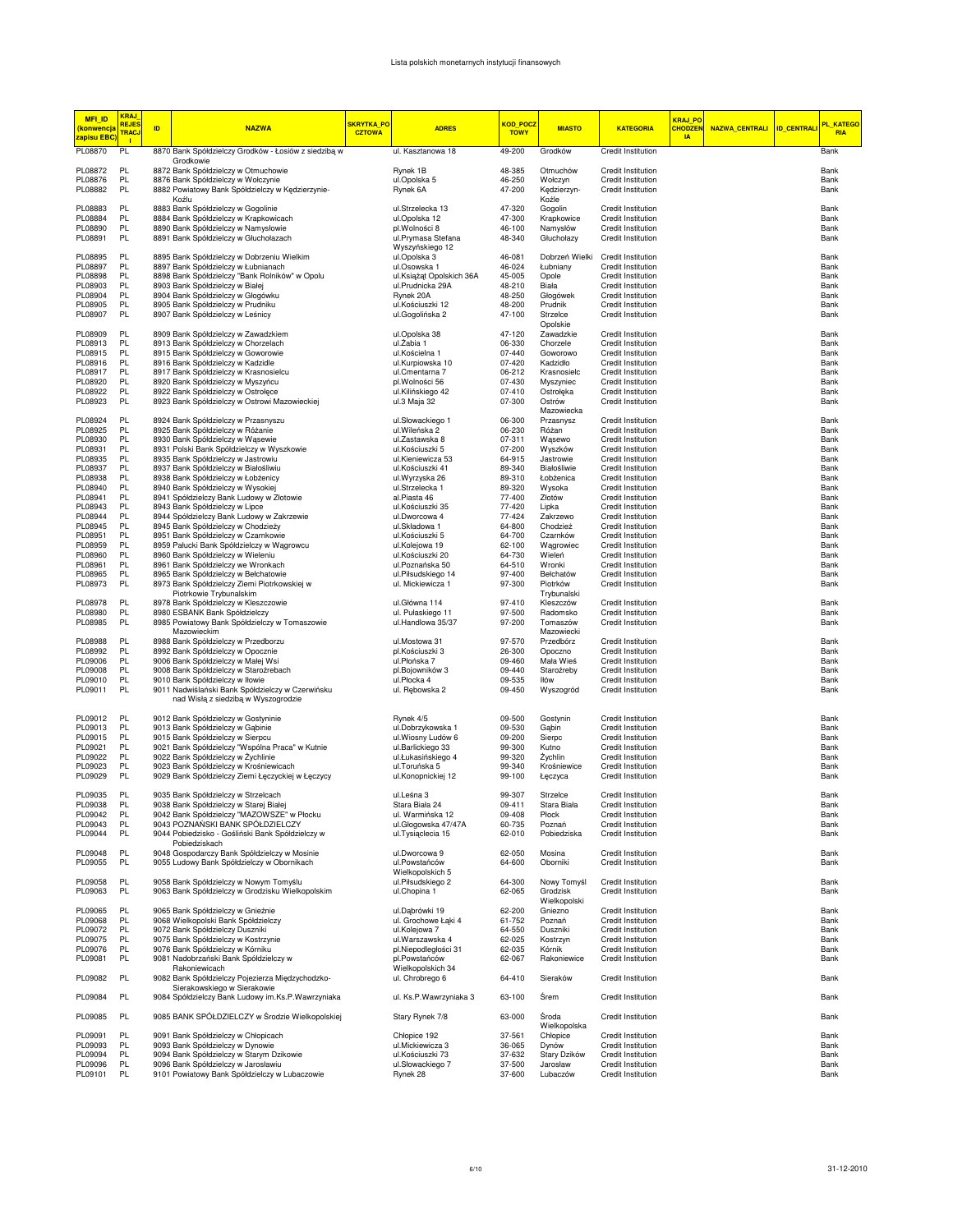| <b>MFI ID</b><br><mark>(konwencja</mark><br><mark>zapisu EBC</mark> | <b>KRAJ</b><br><b>REJES</b><br><b>TRACJ</b><br>$\mathbf{L}$ | ID. | <b>NAZWA</b>                                                                                 | <b>SKRYTKA PO</b><br><b>CZTOWA</b> | <b>ADRES</b>                            | KOD POCZ<br><b>TOWY</b> | <b>MIASTO</b>                                  | <b>KATEGORIA</b>                         | <b>KRAJ PO</b><br><b>CHODZEM</b><br>$\overline{a}$ | NAZWA_CENTRALI ID_CENTRALI | PL_KATEGO<br><b>RIA</b> |
|---------------------------------------------------------------------|-------------------------------------------------------------|-----|----------------------------------------------------------------------------------------------|------------------------------------|-----------------------------------------|-------------------------|------------------------------------------------|------------------------------------------|----------------------------------------------------|----------------------------|-------------------------|
| PL09103                                                             | PL                                                          |     | 9103 Bank Spółdzielczy w Narolu                                                              |                                    | ul.Kościelna 1                          | 37-610                  | Narol                                          | Credit Institution                       |                                                    |                            | Bank                    |
| PL09106                                                             | PL.                                                         |     | 9106 Bank Spółdzielczy w Przeworsku                                                          |                                    | ul.Krakowska 11                         | 37-200                  | Przeworsk                                      | Credit Institution                       |                                                    |                            | Bank                    |
| PL09107                                                             | PL.                                                         |     | 9107 Bank Spółdzielczy w Radymnie                                                            |                                    | ul.Złota Góra 25                        | 37-550                  | Radymno                                        | <b>Credit Institution</b>                |                                                    |                            | Bank                    |
| PL09108<br>PL09113                                                  | PL.<br>PL.                                                  |     | 9108 Bank Spółdzielczy w Roźwienicy<br>9113 Bank Spółdzielczy w Żurawicy                     |                                    | Roźwienica 173<br>ul.Bankowa 4          | 37-565<br>37-710        | Roźwienica<br>Żurawica                         | Credit Institution<br>Credit Institution |                                                    |                            | Bank<br>Bank            |
| PL09115                                                             | PL.                                                         |     | 9115 Bank Spółdzielczy Rzemiosła w Radomiu                                                   |                                    | ul.Kilińskiego 15/17                    | 26-600                  | Radom                                          | Credit Institution                       |                                                    |                            | Bank                    |
| PL09116                                                             | PL.                                                         |     | 9116 Bank Spółdzielczy im. Stefczyka w Belsku Dużym                                          |                                    | ul.Nocznickiego 3                       | 05-622                  | Belsk Duży                                     | <b>Credit Institution</b>                |                                                    |                            | Bank                    |
| PL09117                                                             | PL                                                          |     | 9117 Bank Spółdzielczy w Białobrzegach                                                       |                                    | ul. Szkolna 6                           | 26-800                  | Białobrzegi                                    | Credit Institution                       |                                                    |                            | Bank                    |
| PL09121                                                             | PL                                                          |     | 9121 Bank Spółdzielczy w Chynowie                                                            |                                    | Chynów 55A                              | 05-650                  | Chynów                                         | Credit Institution                       |                                                    |                            | Bank                    |
| PL09125<br>PL09128                                                  | PL<br><b>PL</b>                                             |     | 9125 Bank Spółdzielczy w Głowaczowie<br>9128 Bank Spółdzielczy w Grójcu                      |                                    | ul.Bankowa 1<br>ul.Jatkowa 3            | 26-903<br>05-600        | Głowaczów<br>Grójec                            | Credit Institution<br>Credit Institution |                                                    |                            | Bank<br>Bank            |
| PL09129                                                             | <b>PL</b>                                                   |     | 9129 Bank Spółdzielczy w Iłży                                                                |                                    | Rynek 1                                 | 27-100                  | Iłża                                           | Credit Institution                       |                                                    |                            | Bank                    |
| PL09130                                                             | PL.                                                         |     | 9130 Bank Spółdzielczy w Jasieńcu                                                            |                                    | ul.Warecka 44                           | 05-604                  | Jasieniec                                      | Credit Institution                       |                                                    |                            | Bank                    |
| PL09132                                                             | <b>PL</b>                                                   |     | 9132 Południowo-Mazowiecki Bank Spółdzielczy w<br>Jedlińsku                                  |                                    | ul. Warecka 7                           | 26-660                  | Jedlińsk                                       | Credit Institution                       |                                                    |                            | Bank                    |
| PL09135                                                             | PL.                                                         |     | 9135 Bank Spółdzielczy w Lipsku                                                              |                                    | ul.Sandomierska 8                       | 27-300                  | Lipsko                                         | Credit Institution                       |                                                    |                            | Bank                    |
| PL09141<br>PL09145                                                  | PL.<br><b>PL</b>                                            |     | 9141 Bank Spółdzielczy w Pionkach<br>9145 Bank Spółdzielczy w Przysusze                      |                                    | pl.Konstytucji 3 Maja 4<br>ul.Grodzka 3 | 26-670<br>26-400        | Pionki<br>Przysucha                            | Credit Institution<br>Credit Institution |                                                    |                            | Bank<br>Bank            |
| PL09147                                                             | PL.                                                         |     | 9147 Bank Spółdzielczy w Radomiu                                                             |                                    | ul.Czachowskiego 21A                    | 26-600                  | Radom                                          | Credit Institution                       |                                                    |                            | Bank                    |
| PL09150                                                             | PL.                                                         |     | 9150 Bank Spółdzielczy w Skaryszewie                                                         |                                    | ul.Żeromskiego 7A                       | 26-640                  | Skaryszew                                      | Credit Institution                       |                                                    |                            | Bank                    |
| PL09154                                                             | PL                                                          |     | 9154 Bank Spółdzielczy w Warce                                                               |                                    | ul. Warszawska 5                        | 05-660                  | Warka                                          | Credit Institution                       |                                                    |                            | Bank                    |
| PL09157                                                             | PL                                                          |     | 9157 Bank Spółdzielczy w Zwoleniu                                                            |                                    | al. Jana Pawła II 25                    | 26-700                  | Zwoleń                                         | Credit Institution                       |                                                    |                            | Bank                    |
| PL09158                                                             | PL                                                          |     | 9158 Bank Spółdzielczy w Błażowej                                                            |                                    | ul.Bankowa 2                            | 36-030                  | Błażowa                                        | Credit Institution                       |                                                    |                            | Bank                    |
| PL09159                                                             | PL.                                                         |     | 9159 Bank Spółdzielczy w Głogowie Małopolskim                                                |                                    | Rynek 23                                | 36-060                  | Głogów<br>Małopolski                           | Credit Institution                       |                                                    |                            | Bank                    |
| PL09161                                                             | PL                                                          |     | 9161 Bank Spółdzielczy w Lubeni                                                              |                                    | Lubenia 142                             | 36-042                  | Lubenia                                        | Credit Institution                       |                                                    |                            | Bank                    |
| PL09162                                                             | PL.                                                         |     | 9162 Bank Spółdzielczy w Rzeszowie                                                           |                                    | ul.Płk.Lisa Kuli 16                     | 35-025                  | Rzeszów                                        | <b>Credit Institution</b>                |                                                    |                            | Bank                    |
| PL09163<br>PL09164                                                  | <b>PL</b><br>PL                                             |     | 9163 Bank Spółdzielczy w Niechobrzu                                                          |                                    | Niechobrz 118<br>ul.Mickiewicza 6       | 36-047                  | Niechobrz                                      | Credit Institution<br>Credit Institution |                                                    |                            | Bank<br>Bank            |
| PL09168                                                             | PL.                                                         |     | 9164 Bank Spółdzielczy w Tyczynie<br>9168 Bank Spółdzielczy w Strzyżowie                     |                                    | ul.Słowackiego 36                       | 36-020<br>38-100        | Tyczyn<br>Strzyżów                             | Credit Institution                       |                                                    |                            | Bank                    |
| PL09170                                                             | PL.                                                         |     | 9170 Bank Spółdzielczy w Kamieniu                                                            |                                    | Kamień 297                              | 36-053                  | Kamień                                         | Credit Institution                       |                                                    |                            | Bank                    |
| PL09171                                                             | PL                                                          |     | 9171 Bank Spółdzielczy w Ropczycach                                                          |                                    | Rynek 13                                | 39-100                  | Ropczyce                                       | Credit Institution                       |                                                    |                            | Bank                    |
| PL09172                                                             | PL.                                                         |     | 9172 Bank Spółdzielczy w Sędziszowie Młp.                                                    |                                    | ul.3 Maja 18                            | 39-120                  | Sędziszów<br>Małopolski                        | Credit Institution                       |                                                    |                            | Bank                    |
| PL09173                                                             | PL.                                                         |     | 9173 Bank Spółdzielczy w Wielopolu Skrzyńskim                                                |                                    | Rynek 196                               | 39-110                  | Wielopole<br>Skrzyńskie                        | <b>Credit Institution</b>                |                                                    |                            | Bank                    |
| PL09175                                                             | PL.                                                         |     | 9175 Bank Spółdzielczy w Żołyni                                                              |                                    | ul.Kmiecie 1                            | 37-110                  | Żołynia                                        | Credit Institution                       |                                                    |                            | Bank                    |
| PL09176                                                             | PL                                                          |     | 9176 EXPRESS BANK SPÓŁDZIELCZY                                                               |                                    | ul.Krakowska 12B/1A                     | 35-111                  | Rzeszów                                        | Credit Institution                       |                                                    |                            | Bank                    |
| PL09177                                                             | PL                                                          |     | 9177 Bank Spółdzielczy w Łańcucie                                                            |                                    | ul.Mickiewicza 4                        | 37-100                  | Łańcut                                         | Credit Institution                       |                                                    |                            | Bank                    |
| PL09180                                                             | PL.                                                         |     | 9180 Bank Spółdzielczy w Kolbuszowej                                                         |                                    | ul.Kościuszki 22                        | 36-100                  | Kolbuszowa                                     | Credit Institution                       |                                                    |                            | Bank                    |
| PL09182                                                             | PL.                                                         |     | 9182 Bank Spółdzielczy w Sokołowie Małopolskim                                               |                                    | Rynek 4                                 | 36-050                  | Sokołów<br>Małopolski                          | Credit Institution                       |                                                    |                            | Bank                    |
| PL09183                                                             | PL.                                                         |     | 9183 Bank Spółdzielczy w Mielcu                                                              |                                    | ul.Lwowska 2                            | 39-300                  | Mielec                                         | Credit Institution                       |                                                    |                            | Bank                    |
| PL09184                                                             | PL                                                          |     | 9184 Bank Spółdzielczy w Przecławiu                                                          |                                    | ul.Krótka 2                             | 39-320                  | Przecław                                       | <b>Credit Institution</b>                |                                                    |                            | Bank                    |
| PL09187                                                             | <b>PL</b>                                                   |     | 9187 Bank Spółdzielczy w Leżajsku                                                            |                                    | ul.Mickiewicza 38                       | 37-300                  | Leżajsk                                        | Credit Institution                       |                                                    |                            | Bank                    |
| PL09191                                                             | PL.                                                         |     | 9191 Bank Spółdzielczy w Jasionce                                                            |                                    | Jasionka 71A                            | 36-002                  | Jasionka                                       | Credit Institution                       |                                                    |                            | Bank                    |
| PL09193                                                             | PL<br>PL                                                    |     | 9193 Bank Spółdzielczy w Mokobodach                                                          |                                    | ul.Siedlecka 16                         | 08-124                  | Mokobody                                       | Credit Institution                       |                                                    |                            | Bank<br>Bank            |
| PL09194<br>PL09197                                                  | PL                                                          |     | 9194 Bank Spółdzielczy w Siedlcach<br>9197 Bank Spółdzielczy w Sobieniach Jeziorach          |                                    | ul.Pusta 5/9<br>Duży Rynek 17           | 08-100<br>08-443        | Siedlce<br>Sobienie Jeziory Credit Institution | Credit Institution                       |                                                    |                            | Bank                    |
| PL09198                                                             | PL.                                                         |     | 9198 Międzygminny Bank Spółdzielczy w Zbuczynie                                              |                                    | ul.Terespolska 9                        | 08-106                  | Zbuczyn                                        | <b>Credit Institution</b>                |                                                    |                            | Bank                    |
| PL09202                                                             | PL.                                                         |     | 9202 Bank Spółdzielczy w Adamowie                                                            |                                    | ul.Kleeberga 5                          | 21-412                  | Adamów                                         | Credit Institution                       |                                                    |                            | Bank                    |
| PL09203                                                             | PL.<br>PL.                                                  |     | 9203 Bank Spółdzielczy w Krzywdzie                                                           |                                    | ul. Łukowska 39                         | 21-470                  | Krzywda                                        | Credit Institution                       |                                                    |                            | Bank<br>Bank            |
| PL09204<br>PL09206                                                  | PL                                                          |     | 9204 Bank Spółdzielczy w Łukowie<br>9206 Bank Spółdzielczy w Trzebieszowie                   |                                    | ul.Chopina 5<br>Trzebieszów 33          | 21-400<br>21-404        | Łuków<br>Trzebieszów                           | Credit Institution<br>Credit Institution |                                                    |                            | Bank                    |
| PL09210                                                             | PL.                                                         |     | 9210 Bank Spółdzielczy w Garwolinie                                                          |                                    | ul.Kościuszki 24                        | 08-400                  | Garwolin                                       | Credit Institution                       |                                                    |                            | Bank                    |
| PL09217                                                             | PL                                                          |     | 9217 Bank Spółdzielczy w Łaskarzewie                                                         |                                    | Duży Rynek 31                           | 08-450                  | Łaskarzew                                      | Credit Institution                       |                                                    |                            | Bank                    |
| PL09221                                                             | PL                                                          |     | 9221 Powiatowy Bank Spółdzielczy w Sokołowie<br>Podlaskim                                    |                                    | ul. Wolności 48                         | 08-300                  | Sokołów<br>Podlaski                            | Credit Institution                       |                                                    |                            | Bank                    |
| PL09223                                                             | PL                                                          |     | 9223 Bank Spółdzielczy w Dobrem                                                              |                                    | ul.Kościuszki 31                        | 05-307                  | Dobre                                          | Credit Institution                       |                                                    |                            | Bank                    |
| PL09224                                                             | PL                                                          |     | 9224 Bank Spółdzielczy w Kałuszynie                                                          |                                    | ul.Warszawska 37                        | 05-310                  | Kałuszyn                                       | Credit Institution                       |                                                    |                            | Bank                    |
| PL09226                                                             | PL.                                                         |     | 9226 Bank Spółdzielczy w Mińsku Mazowieckim                                                  |                                    | ul.Piłsudskiego 6                       | 05-300                  | Mińsk<br>Mazowiecki                            | Credit Institution                       |                                                    |                            | Bank                    |
| PL09227                                                             | PL                                                          |     | 9227 Bank Spółdzielczy w Mrozach                                                             |                                    | ul.Mickiewicza 13                       | 05-320                  | Mrozy                                          | Credit Institution                       |                                                    |                            | Bank                    |
| PL09233                                                             | PL.                                                         |     | 9233 Bank Spółdzielczy w Łochowie                                                            |                                    | al.Pokoju 54                            | 07-130                  | Łochów                                         | Credit Institution                       |                                                    |                            | Bank                    |
| PL09236<br>PL09244                                                  | PL<br>PL                                                    |     | 9236 Powiatowy Bank Spółdzielczy w Węgrowie<br>9244 Bank Spółdzielczy Ziemi Wieluńskiej      |                                    | ul.Gdańska 10<br>ul. Rzadowa 2          | 07-100<br>98-350        | Węgrów<br>Biała                                | Credit Institution<br>Credit Institution |                                                    |                            | Bank<br>Bank            |
| PL09245                                                             | PL                                                          |     | 9245 Bank Spółdzielczy w Błaszkach                                                           |                                    | pl.Niepodległości 33                    | 98-235                  | Błaszki                                        | Credit Institution                       |                                                    |                            | Bank                    |
| PL09251                                                             | PL                                                          |     | 9251 Nadwarciański Bank Spółdzielczy w Działoszynie                                          |                                    | ul.Piłsudskiego 21A                     | 98-355                  | Działoszyn                                     | Credit Institution                       |                                                    |                            | Bank                    |
| PL09256                                                             | PL                                                          |     | 9256 Rejonowy Bank Spółdzielczy w Lututowie                                                  |                                    | ul.Klonowska 2                          | 98-360                  | Lututów                                        | Credit Institution                       |                                                    |                            | Bank                    |
| PL09263                                                             | PL                                                          |     | 9263 Bank Spółdzielczy w Poddębicach                                                         |                                    | ul.Łódzka 33                            | 99-200<br>97-438        | Poddębice                                      | Credit Institution                       |                                                    |                            | Bank                    |
| PL09264<br>PL09267                                                  | PL<br>PL                                                    |     | 9264 Bank Spółdzielczy w Ruścu<br>9267 Bank Spółdzielczy w Sieradzu                          |                                    | ul. Wieluńska 42<br>ul.Sukiennicza 3    | 98-200                  | Rusiec<br>Sieradz                              | Credit Institution<br>Credit Institution |                                                    |                            | Bank<br>Bank            |
| PL09269                                                             | PL                                                          |     | 9269 Bank Spółdzielczy w Szadku                                                              |                                    | ul.Sieradzka 14                         | 98-240                  | Szadek                                         | Credit Institution                       |                                                    |                            | Bank                    |
| PL09270                                                             | PL                                                          |     | 9270 Bank Spółdzielczy w Warcie                                                              |                                    | ul.Klasztorna 1                         | 98-290                  | Warta                                          | Credit Institution                       |                                                    |                            | Bank                    |
| PL09271                                                             | <b>PL</b>                                                   |     | 9271 Bank Spółdzielczy w Wartkowicach                                                        |                                    | ul.Targowa 12                           | 99-220                  | Wartkowice                                     | Credit Institution                       |                                                    |                            | Bank                    |
| PL09279                                                             | PL                                                          |     | 9279 Ludowy Bank Spółdzielczy w Zduńskiej Woli                                               |                                    | ul.Dąbrowskiego 31                      | 98-220                  | Zduńska Wola                                   | Credit Institution                       |                                                    |                            | Bank                    |
| PL09283                                                             | PL                                                          |     | 9283 Bank Spółdzielczy w Sochaczewie                                                         |                                    | ul.Reymonta 18                          | 96-500                  | Sochaczew                                      | Credit Institution                       |                                                    |                            | Bank                    |
| PL09284<br>PL09288                                                  | PL<br>PL                                                    |     | 9284 Bank Spółdzielczy w Teresinie                                                           |                                    | ul.Szymanowska 14                       | 96-515                  | Teresin                                        | Credit Institution                       |                                                    |                            | Bank                    |
| PL09291                                                             | PL                                                          |     | 9288 Bank Spółdzielczy Ziemi Łowickiej w Łowiczu<br>9291 Bank Spółdzielczy w Białej Rawskiej |                                    | Stary Rynek 18<br>ul.Jana Pawła II 38   | 99-400<br>96-230        | Łowicz<br>Biała Rawska                         | Credit Institution<br>Credit Institution |                                                    |                            | Bank<br>Bank            |
| PL09297                                                             | PL                                                          |     | 9297 Bank Spółdzielczy w Skierniewicach                                                      |                                    | ul.Reymonta 25                          | 96-100                  | Skierniewice                                   | Credit Institution                       |                                                    |                            | Bank                    |
| PL09302                                                             | PL.                                                         |     | 9302 Bank Spółdzielczy w Mszczonowie                                                         |                                    | ul.Warszawska 5                         | 96-320                  | Mszczonów                                      | Credit Institution                       |                                                    |                            | Bank                    |
| PL09304                                                             | PL                                                          |     | 9304 Bank Spółdzielczy w Wiskitkach                                                          |                                    | ul.Strażacka 1                          | 96-315                  | Wiskitki                                       | Credit Institution                       |                                                    |                            | Bank                    |
| PL09315                                                             | PL.                                                         |     | 9315 Bank Spółdzielczy w Ustce                                                               |                                    | ul.Marynarki Polskiej 38                | 76-270                  | Ustka                                          | Credit Institution                       |                                                    |                            | Bank                    |
| PL09317                                                             | PL                                                          |     | 9317 Bank Spółdzielczy w Sławnie                                                             |                                    | ul.Kopernika 5                          | 76-100                  | Sławno                                         | Credit Institution                       |                                                    |                            | Bank                    |
| PL09321<br>PL09324                                                  | PL<br>PL                                                    |     | 9321 Bank Spółdzielczy w Bytowie<br>9324 Bank Spółdzielczy w Łebie                           |                                    | ul. Wojska Polskiego 33<br>ul.1 Maja 1B | 77-100<br>84-360        | Bytów<br>Łeba                                  | Credit Institution<br>Credit Institution |                                                    |                            | Bank<br>Bank            |
| PL09326                                                             | PL                                                          |     | 9326 Bank Spółdzielczy w Człuchowie                                                          |                                    | ul.Zamkowa 23                           | 77-300                  | Człuchów                                       | Credit Institution                       |                                                    |                            | Bank                    |
| PL09331                                                             | PL                                                          |     | 9331 Bank Spółdzielczy w Ełku                                                                |                                    | ul.Mickiewicza 15                       | 19-300                  | Ełk                                            | Credit Institution                       |                                                    |                            | Bank                    |
| PL09334                                                             | PL.                                                         |     | 9334 Bank Spółdzielczy w Bargłowie Kościelnym                                                |                                    | ul.Tysiąclecia 6A                       | 16-320                  | Bargłów                                        | Credit Institution                       |                                                    |                            | Bank                    |
| PL09339                                                             | PL                                                          |     | 9339 Bank Spółdzielczy w Olecku                                                              |                                    | ul.Cicha 2                              | 19-400                  | Kościelny<br>Olecko                            | Credit Institution                       |                                                    |                            | Bank                    |
| PL09343                                                             | PL                                                          |     | 9343 Mazurski Bank Spółdzielczy w Giżycku                                                    |                                    | ul. Wyzwolenia 1                        | 11-500                  | Giżycko                                        | Credit Institution                       |                                                    |                            | Bank                    |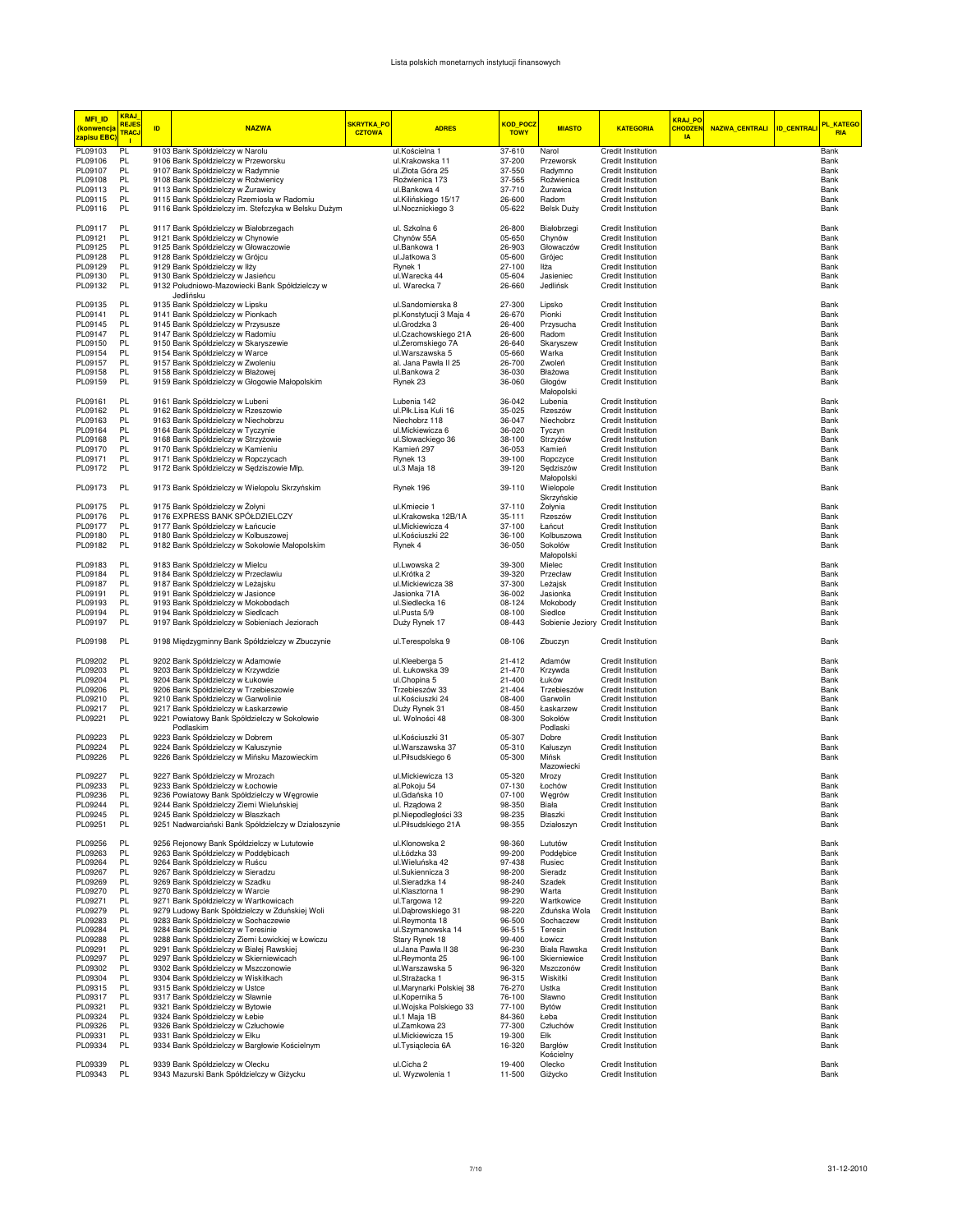## Lista polskich monetarnych instytucji finansowych

| <b>MFI ID</b><br><mark>(konwencja</mark><br><mark>zapisu EBC</mark> | <b>KRAJ</b><br><b>REJES</b><br>TRACJ<br>$\mathbf{L}$ | ID. | <b>NAZWA</b>                                                                                 | SKRYTKA_PO<br><b>CZTOWA</b> | <b>ADRES</b>                             | <b>KOD_POCZ</b><br><b>TOWY</b> | <b>MIASTO</b>                               | <b>KATEGORIA</b>                                | <mark>KRAJ_PO</mark><br><b>CHODZE!</b><br><b>IA</b> | NAZWA_CENTRALI ID_CENTRALI | PL_KATEGO<br><b>RIA</b> |
|---------------------------------------------------------------------|------------------------------------------------------|-----|----------------------------------------------------------------------------------------------|-----------------------------|------------------------------------------|--------------------------------|---------------------------------------------|-------------------------------------------------|-----------------------------------------------------|----------------------------|-------------------------|
| PL09348                                                             | PL                                                   |     | 9348 Bank Spółdzielczy w Węgorzewie                                                          |                             | ul.Pionierów 27                          | 11-600                         | Węgorzewo                                   | <b>Credit Institution</b>                       |                                                     |                            | Bank                    |
| PL09350                                                             | PL                                                   |     | 9350 Bank Spółdzielczy w Mikołajkach                                                         |                             | ul.Kajki 1                               | 11-730                         | Mikołajki                                   | Credit Institution                              |                                                     |                            | Bank                    |
| PL09351                                                             | PL.                                                  |     | 9351 Bank Spółdzielczy w Augustowie                                                          |                             | ul.3 Maja 13                             | 16-300                         | Augustów                                    | <b>Credit Institution</b>                       |                                                     |                            | Bank                    |
| PL09354                                                             | PL                                                   |     | 9354 Bank Spółdzielczy w Sejnach                                                             |                             | ul.Marchlewskiego 1                      | 16-500                         | Sejny                                       | Credit Institution                              |                                                     |                            | Bank                    |
| PL09359                                                             | PL                                                   |     | 9359 Bank Spółdzielczy w Suwałkach                                                           |                             | ul.Utrata 4                              | 16-400                         | Suwałki                                     | <b>Credit Institution</b>                       |                                                     |                            | Bank                    |
| PL09364                                                             | PL                                                   |     | 9364 Warmińsko-Mazurski Bank Spółdzielczy                                                    |                             | ul. Gizewiusza 2A                        | 12-200                         | Pisz                                        | <b>Credit Institution</b>                       |                                                     |                            | Bank                    |
| PL09367<br>PL09370                                                  | PL<br>PL.                                            |     | 9367 Bank Spółdzielczy w Rutce-Tartak<br>9370 Bank Spółdzielczy w Chojnie                    |                             | ul. Waryńskiego 21<br>ul.Wilsona 2       | 16-400<br>74-500               | Suwałki<br>Chojna                           | Credit Institution<br>Credit Institution        |                                                     |                            | Bank<br>Bank            |
| PL09375                                                             | PL.                                                  |     | 9375 Bank Spółdzielczy w Goleniowie                                                          |                             | ul.Konstytucji 3 Maja 20                 | 72-100                         | Goleniów                                    | <b>Credit Institution</b>                       |                                                     |                            | Bank                    |
| PL09376                                                             | <b>PL</b>                                            |     | 9376 Bank Spółdzielczy w Gryficach                                                           |                             | pl.Zwycięstwa 5                          | 72-300                         | Gryfice                                     | Credit Institution                              |                                                     |                            | Bank                    |
| PL09377                                                             | <b>PL</b>                                            |     | 9377 Bank Spółdzielczy w Gryfinie                                                            |                             | ul.Niepodległości 24                     | 74-100                         | Gryfino                                     | Credit Institution                              |                                                     |                            | Bank                    |
| PL09383                                                             | PL                                                   |     | 9383 Bank Spółdzielczy w Międzyzdrojach                                                      |                             | ul.Światowida 19                         | 72-500                         | Międzyzdroje                                | Credit Institution                              |                                                     |                            | Bank                    |
| PL09387                                                             | PL.                                                  |     | 9387 Pyrzycko-Stargardzki Bank Spółdzielczy                                                  |                             | ul.1 Maja 20                             | 74-200                         | Pyrzyce                                     | Credit Institution                              |                                                     |                            | Bank                    |
| PL09393                                                             | PL.                                                  |     | 9393 Bank Spółdzielczy w Wolinie                                                             |                             | ul. Świerczewskiego 10                   | 72-510                         | Wolin                                       | Credit Institution                              |                                                     |                            | Bank                    |
| PL09395                                                             | PL.                                                  |     | 9395 Powiatowy Bank Spółdzielczy w Policach                                                  |                             | ul.Piastów 46                            | 72-015                         | Police                                      | Credit Institution                              |                                                     |                            | Bank                    |
| PL09396                                                             | PL.                                                  |     | 9396 Bank Spółdzielczy Rzemiosła w Szczecinie                                                |                             | ul.Jaqiellońska 97                       | 70-435                         | Szczecin                                    | Credit Institution                              |                                                     |                            | Bank                    |
| PL09407<br>PL09410                                                  | PL.<br>PL.                                           |     | 9407 Bank Spółdzielczy w Grębowie<br>9410 Powiatowy Bank Spółdzielczy w Janowie<br>Lubelskim |                             | ul.Szlachecka 387<br>ul.Wiejska 3        | 39-410<br>23-300               | Grebów<br>Janów Lubelski Credit Institution | <b>Credit Institution</b>                       |                                                     |                            | Bank<br>Bank            |
| PL09423                                                             | PL.                                                  |     | 9423 Bank Spółdzielczy w Ożarowie                                                            |                             | ul.Długa 14                              | 27-530                         | Ożarów                                      | Credit Institution                              |                                                     |                            | Bank                    |
| PL09425                                                             | PL.                                                  |     | 9425 Bank Spółdzielczy w Połańcu                                                             |                             | ul.Żapniowska 3                          | 28-230                         | Połaniec                                    | Credit Institution                              |                                                     |                            | Bank                    |
| PL09429                                                             | PL                                                   |     | 9429 Bank Spółdzielczy w Sandomierzu                                                         |                             | ul.Mariacka 6                            | 27-600                         | Sandomierz                                  | Credit Institution                              |                                                     |                            | Bank                    |
| PL09430                                                             | PL.                                                  |     | 9430 Bank Spółdzielczy w Stalowej Woli                                                       |                             | ul.Okulickiego 56C                       | 37-450                         | Stalowa Wola                                | <b>Credit Institution</b>                       |                                                     |                            | Bank                    |
| PL09431                                                             | PL                                                   |     | 9431 Bank Spółdzielczy w Staszowie                                                           |                             | ul.Kościelna 25                          | 28-200                         | Staszów                                     | Credit Institution                              |                                                     |                            | Bank                    |
| PL09434                                                             | PL                                                   |     | 9434 Bank Spółdzielczy w Tarnobrzegu                                                         |                             | ul.Sokola 12                             | 39-400                         | Tarnobrzeg                                  | Credit Institution                              |                                                     |                            | Bank                    |
| PL09439                                                             | PL                                                   |     | 9439 Bank Spółdzielczy w Zaleszanach                                                         |                             | pl. Tadeusza Kościuszki 1                | 37-415                         | Zaleszany                                   | <b>Credit Institution</b>                       |                                                     |                            | Bank                    |
| PL09453                                                             | PL                                                   |     | 9453 Bank Spółdzielczy w Brzesku                                                             |                             | ul.Kościuszki 3                          | 32-800                         | Brzesko                                     | Credit Institution                              |                                                     |                            | Bank                    |
| PL09462                                                             | PL.<br>PL.                                           |     | 9462 Bank Spółdzielczy w Dąbrowie Tarnowskiej                                                |                             | ul.Jagiellońska 1A                       | 33-200                         | Dąbrowa<br>Tarnowska                        | Credit Institution                              |                                                     |                            | Bank                    |
| PL09464<br>PL09475                                                  | PL.                                                  |     | 9464 Bank Spółdzielczy w Szczucinie                                                          |                             | ul. Dr Rudnickiego 5<br>ul.Rzeszowska 14 | 33-230<br>39-200               | Szczucin                                    | Credit Institution                              |                                                     |                            | Bank<br>Bank            |
| PL09477                                                             | PL.                                                  |     | 9475 Bank Spółdzielczy w Dębicy<br>9477 Bank Spółdzielczy w Pilźnie                          |                             | ul.Grodzka 2                             | 39-220                         | Debica<br>Pilzno                            | Credit Institution<br>Credit Institution        |                                                     |                            | Bank                    |
| PL09478                                                             | PL.                                                  |     | 9478 Bank Spółdzielczy w Żyrakowie                                                           |                             | Żyraków 173 C                            | 39-204                         | Żvraków                                     | Credit Institution                              |                                                     |                            | Bank                    |
| PL09479                                                             | PL.                                                  |     | 9479 Bank Spółdzielczy w Radomyślu Wielkim                                                   |                             | ul.Krótka 2                              | 39-310                         | Radomyśl Wielki Credit Institution          |                                                 |                                                     |                            | Bank                    |
| PL09484                                                             | PL.                                                  |     | 9484 Bank Spółdzielczy w Brodnicy                                                            |                             | ul.Kamionka 27                           | 87-300                         | Brodnica                                    | Credit Institution                              |                                                     |                            | Bank                    |
| PL09486                                                             | PL                                                   |     | 9486 Bank Spółdzielczy w Chełmnie                                                            |                             | ul.Dworcowa 5                            | 86-200                         | Chełmno                                     | Credit Institution                              |                                                     |                            | Bank                    |
| PL09489                                                             | PL                                                   |     | 9489 Bank Spółdzielczy w Golubiu - Dobrzyniu                                                 |                             | Rynek 34                                 | 87-400                         | Golub-Dobrzyń                               | Credit Institution                              |                                                     |                            | Bank                    |
| PL09491                                                             | PL                                                   |     | 9491 Bank Spółdzielczy w Grębocinie                                                          |                             | ul.Lubicka 2                             | 87-122                         | Grebocin                                    | <b>Credit Institution</b>                       |                                                     |                            | Bank                    |
| PL09496                                                             | PL.                                                  |     | 9496 Bank Spółdzielczy w Kowalewie Pomorskim                                                 |                             | ul.23 Stycznia 14                        | 87-410                         | Kowalewo<br>Pomorskie                       | <b>Credit Institution</b>                       |                                                     |                            | Bank                    |
| PL09500                                                             | PL.                                                  |     | 9500 Bank Spółdzielczy w Łasinie                                                             |                             | ul.Odrodzenia Polski 5                   | 86-320                         | Łasin                                       | Credit Institution                              |                                                     |                            | Bank                    |
| PL09511                                                             | PL.                                                  |     | 9511 Bank Spółdzielczy w Toruniu                                                             |                             | ul.Lelewela 33                           | 87-100                         | Toruń                                       | Credit Institution                              |                                                     |                            | Bank                    |
| PL09523                                                             | PL.                                                  |     | 9523 Bank Spółdzielczy w Kłodzku                                                             |                             | pl.Chrobrego 4                           | 57-300                         | Kłodzko                                     | Credit Institution                              |                                                     |                            | Bank                    |
| PL09527                                                             | PL.                                                  |     | 9527 Bank Spółdzielczy w Dzierżoniowie                                                       |                             | ul.Daszyńskiego 24                       | 58-200                         | Dzierżoniów                                 | Credit Institution                              |                                                     |                            | Bank                    |
| PL09531                                                             | PL                                                   |     | 9531 Bank Spółdzielczy w Świdnicy                                                            |                             | ul.Długa 9                               | 58-100                         | Świdnica                                    | Credit Institution                              |                                                     |                            | Bank                    |
| PL09533                                                             | PL                                                   |     | 9533 Bank Spółdzielczy w Ząbkowicach Śląskich                                                |                             | Rynek 10                                 | 57-200                         | Ząbkowice<br>Sląskie                        | Credit Institution                              |                                                     |                            | Bank                    |
| PL09536                                                             | PL                                                   |     | 9536 Gospodarczy Bank Spółdzielczy Radków z/s w<br>Nowej Rudzie                              |                             | ul. Radkowska 4                          | 57-402                         | Nowa Ruda                                   | Credit Institution                              |                                                     |                            | Bank                    |
| PL09537                                                             | PL.                                                  |     | 9537 Kujawski Bank Spółdzielczy w Aleksandrowie<br>Kujawskim                                 |                             | ul.Chopina 3                             | 87-700                         | Aleksandrów<br>Kujawski                     | <b>Credit Institution</b>                       |                                                     |                            | Bank                    |
| PL09542                                                             | PL                                                   |     | 9542 Bank Spółdzielczy w Lipnie                                                              |                             | ul.Mickiewicza 30A                       | 87-600                         | Lipno                                       | Credit Institution                              |                                                     |                            | Bank                    |
| PL09546                                                             | PL                                                   |     | 9546 Bank Spółdzielczy w Skępem                                                              |                             | ul.Sierpecka 72                          | 87-630                         | Skępe                                       | Credit Institution                              |                                                     |                            | Bank                    |
| PL09549                                                             | PL                                                   |     | 9549 Bank Spółdzielczy w Radziejowie                                                         |                             | ul.Kościuszki 26                         | 88-200                         | Radziejów                                   | Credit Institution                              |                                                     |                            | Bank                    |
| PL09550                                                             | PL.                                                  |     | 9550 Kujawsko-Dobrzyński Bank Spółdzielczy                                                   |                             | ul.Żabia 6                               | 87-800                         | Włocławek                                   | <b>Credit Institution</b>                       |                                                     |                            | Bank                    |
| PL09551<br>PL09557                                                  | PL<br>PL                                             |     | 9551 Bank Spółdzielczy w Piotrkowie Kujawskim                                                |                             | ul.Poznańska 13                          | 88-230<br>87-820               | Piotrków<br>Kujawski                        | Credit Institution                              |                                                     |                            | Bank                    |
| PL09559                                                             | PL                                                   |     | 9557 Bank Spółdzielczy w Kowalu                                                              |                             | ul.J.Piłsudskiego 42<br>ul.Ogrodowa 7    | 87-890                         | Kowal<br>Lubraniec                          | <b>Credit Institution</b><br>Credit Institution |                                                     |                            | Bank<br>Bank            |
| PL09574                                                             | PL.                                                  |     | 9559 Bank Spółdzielczy w Lubrańcu<br>9574 Bank Spółdzielczy w Kątach Wrocławskich            |                             | Rynek 4                                  | 55-080                         | Kąty                                        | Credit Institution                              |                                                     |                            | Bank                    |
|                                                                     |                                                      |     |                                                                                              |                             |                                          |                                | Wrocławskie                                 |                                                 |                                                     |                            |                         |
| PL09575                                                             | PL                                                   |     | 9575 Bank Spółdzielczy w Kobierzycach                                                        |                             | ul.Spółdzielcza 5                        | 55-040                         | Kobierzyce                                  | Credit Institution                              |                                                     |                            | Bank                    |
| PL09582                                                             | PL.                                                  |     | 9582 Bank Spółdzielczy w Miliczu                                                             |                             | ul.Trzebnicka 7                          | 56-300                         | Milicz                                      | <b>Credit Institution</b>                       |                                                     |                            | Bank                    |
| PL09583                                                             | PL.                                                  |     | 9583 Bank Spółdzielczy w Obornikach Śląskich                                                 |                             | ul.Trzebnicka 3                          | 55-120                         | Oborniki Śląskie Credit Institution         |                                                 |                                                     |                            | Bank                    |
| PL09584                                                             | PL.                                                  |     | 9584 Bank Spółdzielczy w Oleśnicy                                                            |                             | ul.Wrocławska 36                         | 56-400                         | Oleśnica                                    | Credit Institution                              |                                                     |                            | Bank                    |
| PL09585                                                             | PL                                                   |     | 9585 Bank Spółdzielczy w Oławie                                                              |                             | ul.Pałacowa 13                           | 55-200                         | Oława                                       | <b>Credit Institution</b>                       |                                                     |                            | Bank                    |
| PL09588                                                             | PI                                                   |     | 9588 Powiatowy Bank Spółdzielczy w Strzelinie                                                |                             | ul Kościuszki 46                         | 57-100                         | Strzelin                                    | Credit Institution                              |                                                     |                            | Rank                    |
| PL09589                                                             | PL                                                   |     | 9589 Bank Spółdzielczy w Środzie Śląskiej                                                    |                             | ul.Wrocławska 2                          | 55-300                         | Środa Śląska                                | Credit Institution                              |                                                     |                            | Bank                    |
| PL09591                                                             | PL                                                   |     | 9591 Bank Spółdzielczy w Trzebnicy                                                           |                             | ul.Prusicka 1                            | 55-100                         | Trzebnica                                   | Credit Institution                              |                                                     |                            | Bank                    |
| PL09598                                                             | PL                                                   |     | 9598 Bank Spółdzielczy w Żmigrodzie                                                          |                             | ul.Konopnickiej 1/3                      | 55-140                         | Żmigród                                     | Credit Institution                              |                                                     |                            | Bank                    |
| PL09602                                                             | PL                                                   |     | 9602 Bank Spółdzielczy w Biłgoraju                                                           |                             | ul.Pocztowa 3                            | 23-400                         | Bilgoraj                                    | Credit Institution                              |                                                     |                            | Bank                    |
| PL09603                                                             | PL                                                   |     | 9603 Bank Spółdzielczy w Dołhobyczowie                                                       |                             | ul.Partyzantów 1                         | 22-540                         | Dołhobyczów                                 | Credit Institution                              |                                                     |                            | Bank                    |
| PL09604                                                             | PL<br>PL                                             |     | 9604 Bank Spółdzielczy we Frampolu                                                           |                             | Rynek 16<br>ul.Gminna 2                  | 23-440<br>22-375               | Frampol<br>Izbica                           | <b>Credit Institution</b><br>Credit Institution |                                                     |                            | Bank                    |
| PL09610<br>PL09614                                                  | PL                                                   |     | 9610 Bank Spółdzielczy w Izbicy<br>9614 Bank Spółdzielczy w Księżpolu                        |                             | ul.Biłgorajska 10                        | 23-415                         | Księżpol                                    | Credit Institution                              |                                                     |                            | Bank                    |
| PL09617                                                             | PL.                                                  |     | 9617 Bank Spółdzielczy w Lubyczy Królewskiej                                                 |                             | ul.Kolejowa 14                           | 22-680                         | Lubycza                                     | Credit Institution                              |                                                     |                            | Bank<br>Bank            |
| PL09619                                                             | PL                                                   |     | 9619 Bank Spółdzielczy w Łukowej                                                             |                             | Łukowa IV/547                            | 23-412                         | Królewska<br>Łukowa                         | Credit Institution                              |                                                     |                            | Bank                    |
| PL09620                                                             | PL                                                   |     | 9620 Bank Spółdzielczy w Łaszczowie                                                          |                             | ul.3 Maja 13                             | 22-650                         | Łaszczów                                    | Credit Institution                              |                                                     |                            | Bank                    |
| PL09623                                                             | PL                                                   |     | 9623 Bank Spółdzielczy w Obszy                                                               |                             | Obsza 34A                                | 23-413                         | Obsza                                       | Credit Institution                              |                                                     |                            | Bank                    |
| PL09628                                                             | PL.                                                  |     | 9628 Bank Spółdzielczy w Nieliszu z/s w Stawie<br>Noakowskim                                 |                             | Staw Noakowski 100                       | 22-413                         | Staw Noakowski Credit Institution           |                                                 |                                                     |                            | Bank                    |
| PL09632                                                             | PL.                                                  |     | 9632 Bank Spółdzielczy w Szczebrzeszynie                                                     |                             | pl. T. Kościuszki 31                     | 22-460                         | Szczebrzeszyn                               | Credit Institution                              |                                                     |                            | Bank                    |
| PL09637                                                             | PL                                                   |     | 9637 Bank Spółdzielczy w Tarnogrodzie                                                        |                             | ul.Partyzantów 9                         | 23-420                         | Tarnogród                                   | Credit Institution                              |                                                     |                            | Bank                    |
| PL09639                                                             | PL                                                   |     | 9639 Bank Spółdzielczy w Tomaszowie Lubelskim                                                |                             | ul.Orzeszkowej 2                         | 22-600                         | Tomaszów<br>Lubelski                        | Credit Institution                              |                                                     |                            | Bank                    |
| PL09642                                                             | PL                                                   |     | 9642 Bank Spółdzielczy w Werbkowicach                                                        |                             | ul. Zamojska 1/1                         | 22-550                         | Werbkowice                                  | Credit Institution                              |                                                     |                            | Bank                    |
| PL09643                                                             | PL                                                   |     | 9643 Bank Spółdzielczy w Wysokiem                                                            |                             | Rynek Jabłonowskich 1                    | 23-145                         | Wysokie                                     | Credit Institution                              |                                                     |                            | Bank                    |
| PL09644                                                             | PL                                                   |     | 9644 Powiatowy Bank Spółdzielczy w Zamościu                                                  |                             | ul.Partyzantów 3A                        | 22-400                         | Zamość                                      | Credit Institution                              |                                                     |                            | Bank                    |
| PL09649                                                             | PL                                                   |     | 9649 Bank Spółdzielczy w Biszczy                                                             |                             | Biszcza 72                               | 23-425                         | Biszcza                                     | <b>Credit Institution</b>                       |                                                     |                            | Bank                    |
| PL09656                                                             | PL.                                                  |     | 9656 Bank Spółdzielczy w Krośnie Odrzańskim                                                  |                             | ul.ZBoWiD 3                              | 66-600                         | Krosno                                      | Credit Institution                              |                                                     |                            | Bank                    |
| PL09657                                                             | PL                                                   |     | 9657 Bank Spółdzielczy w Żaganiu                                                             |                             | ul.X-Lecia PL 6/1                        | 68-100                         | Odrzańskie<br>Żagań                         | Credit Institution                              |                                                     |                            | Bank                    |
| PL09658                                                             | PL                                                   |     | 9658 Bank Spółdzielczy w Iłowej                                                              |                             | ul.Kolejowa 4                            | 68-120                         | Iłowa                                       | Credit Institution                              |                                                     |                            | Bank                    |
| PL09660                                                             | PL                                                   |     | 9660 Bank Spółdzielczy w Siedlcu                                                             |                             | ul.Zbaszyńska 25                         | 64-212                         | Siedlec                                     | Credit Institution                              |                                                     |                            | Bank                    |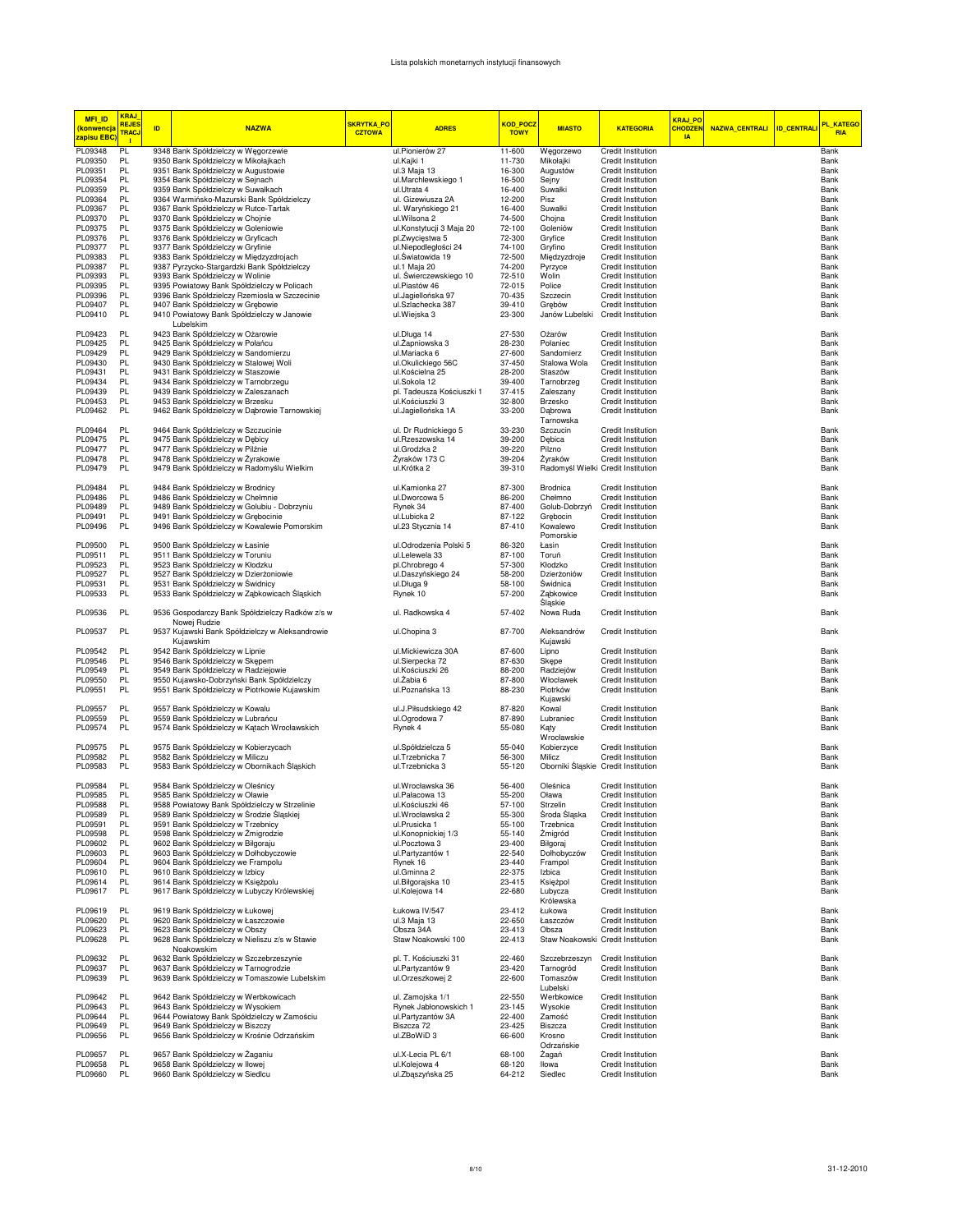| <b>MFI ID</b><br>(konwencja<br><mark>zapisu EBC</mark> | <b>KRAJ</b><br><b>REJES</b><br><b>TRACJ</b><br>$\blacksquare$ | ID. | <b>NAZWA</b>                                                                                                                                               | <b>SKRYTKA PO</b><br><b>CZTOWA</b> | <b>ADRES</b>                                    | KOD POCZ<br><b>TOWY</b> | <b>MIASTO</b>                       | <b>KATEGORIA</b>                                | <b>KRAJ PO</b><br><b>CHODZEN</b><br><b>IA</b> | NAZWA_CENTRALI | <b>ID_CENTRALI</b> | <b>PL KATEGO</b><br><b>RIA</b> |
|--------------------------------------------------------|---------------------------------------------------------------|-----|------------------------------------------------------------------------------------------------------------------------------------------------------------|------------------------------------|-------------------------------------------------|-------------------------|-------------------------------------|-------------------------------------------------|-----------------------------------------------|----------------|--------------------|--------------------------------|
| PL09672                                                | PL.                                                           |     | 9672 Bank Spółdzielczy w Trzebielu                                                                                                                         |                                    | ul.Wrocławska 21                                | 68-200                  | Żary                                | <b>Credit Institution</b>                       |                                               |                |                    | Bank                           |
| PL09673<br>PL09674                                     | PL<br>PL                                                      |     | 9673 Bank Spółdzielczy w Kożuchowie<br>9674 Bank Spółdzielczy w Nowej Soli                                                                                 |                                    | ul.Klasztorna 4<br>ul.Bankowa 1                 | 67-120<br>67-100        | Kożuchów<br>Nowa Sól                | Credit Institution<br>Credit Institution        |                                               |                |                    | Bank<br>Bank                   |
| PL09678                                                | PL                                                            |     | 9678 Bank Spółdzielczy w Grodzisku Mazowieckim                                                                                                             |                                    | ul.Kilińskiego 25                               | 05-825                  | Grodzisk                            | Credit Institution                              |                                               |                |                    | Bank                           |
| PL09681<br>PL10003                                     | PL<br>PL                                                      |     | 9681 Powiatowy Bank Spółdzielczy we Wrześni<br>10003 Spółdzielcza Kasa Oszczędnościowo - Kredytowa                                                         |                                    | ul. Warszawska 36<br>ul. Kopernika 15           | 62-300<br>26-900        | Mazowiecki<br>Września<br>Kozienice | Credit Institution<br>Credit Institution        |                                               |                |                    | Bank<br><b>SKOK</b>            |
| PL10005                                                | PL                                                            |     | Przy Elektrowni "Kozienice" S.A. w Świerżach<br>Górnych<br>10005 Spółdzielcza Kasa Oszczędnościowo - Kredytowa<br>Im. Powstanców Śląskich w Zdzieszowicach |                                    | ul. Chrobrego 1 B                               | 47-330                  | Zdzieszowice                        | <b>Credit Institution</b>                       |                                               |                |                    | <b>SKOK</b>                    |
| PL10006                                                | PL                                                            |     | 10006 Spółdzielcza Kasa Oszczędnościowo - Kredytowa                                                                                                        |                                    | ul. Traugutta 1                                 | 43-502                  | Czechowice-                         | Credit Institution                              |                                               |                |                    | <b>SKOK</b>                    |
| PL10011                                                | PL                                                            |     | "Dziedzice"<br>10011 Spółdzielcza Kasa Oszczędnościowo - Kredytowa<br>im. Stanisława Adamskiego w Toruniu                                                  |                                    | ul. Dziewulskiego 12                            | 87-100                  | Dziedzice<br>Toruń                  | Credit Institution                              |                                               |                |                    | <b>SKOK</b>                    |
| PL10014                                                | PL                                                            |     | 10014 Spółdzielcza Kasa Oszczędnościowo - Kredytowa                                                                                                        |                                    | ul. Fabryczna 1                                 | 66-470                  |                                     | Kostrzyn N/Odrą Credit Institution              |                                               |                |                    | <b>SKOK</b>                    |
| PL10018                                                | PL                                                            |     | w Kostrzynie N. Odra<br>10018 Spółdzielcza Kasa Oszczędnościowo - Kredytowa<br>"Jaworzno"                                                                  |                                    | ul. Gwarków 2                                   | 43-600                  | Jaworzno                            | <b>Credit Institution</b>                       |                                               |                |                    | <b>SKOK</b>                    |
| PL10021                                                | PL                                                            |     | 10021 Spółdzielcza Kasa Oszczędnościowo - Kredytowa<br>"Wesoła"                                                                                            |                                    | ul. Pocztowa 14                                 | 41-408                  | Mysłowice                           | <b>Credit Institution</b>                       |                                               |                |                    | <b>SKOK</b>                    |
| PL10024                                                | PL                                                            |     | 10024 Powszechna Spółdzielcza Kasa                                                                                                                         |                                    | ul. 1 Maja 7                                    | 44-190                  | Knurów                              | Credit Institution                              |                                               |                |                    | <b>SKOK</b>                    |
| PL10026                                                | PL                                                            |     | Oszczędnościowo - Kredytowa w Knurowie<br>10026 Spółdzielcza Kasa Oszczędnościowo - Kredytowa<br>"Wybrzeże"                                                |                                    | ul. Gen. Grota Roweckiego 12 80-108             |                         | Gdańsk                              | Credit Institution                              |                                               |                |                    | <b>SKOK</b>                    |
| PL10033                                                | PL                                                            |     | 10033 Spółdzielcza Kasa Oszczędnościowo - Kredytowa<br>"Świdnica"                                                                                          |                                    | ul. Armii Krajowej 1                            | 58-100                  | Świdnica                            | <b>Credit Institution</b>                       |                                               |                |                    | <b>SKOK</b>                    |
| PL10034                                                | PL                                                            |     | 10034 Spółdzielcza Kasa Oszczędnościowo - Kredytowa<br>"Rafineria"                                                                                         |                                    | ul. Raciborskiego 1 C                           | 80-215                  | Gdańsk                              | <b>Credit Institution</b>                       |                                               |                |                    | <b>SKOK</b>                    |
| PL10037                                                | PL                                                            |     | 10037 Spółdzielcza Kasa Oszczędnościowo - Kredytowa<br>Ziemi Rybnickiej                                                                                    |                                    | ul. 3-go Maja 44                                | 44-230                  | Czerwionka                          | Credit Institution                              |                                               |                |                    | <b>SKOK</b>                    |
| PL10039                                                | PL                                                            |     | 10039 Spółdzielcza Kasa Oszczędnościowo - Kredytowa<br>"Boże Dary" w Katowicach                                                                            |                                    | ul. Samsonowicza 5                              | 40-749                  | Katowice                            | <b>Credit Institution</b>                       |                                               |                |                    | <b>SKOK</b>                    |
| PL10041                                                | PL                                                            |     | 10041 Spółdzielcza Kasa Oszczędnościowo - Kredytowa<br>Małopolska                                                                                          |                                    | ul. Kwiatkowskiego 1                            | 37-450                  | Stalowa Wola                        | <b>Credit Institution</b>                       |                                               |                |                    | <b>SKOK</b>                    |
| PL10042                                                | PL                                                            |     | 10042 Spółdzielcza Kasa Oszczędnościowo - Kredytowa<br>im. Unii Lubelskiej w Lublinie                                                                      |                                    | ul. Braci Wieniawskich 5 B                      | 20-844                  | Lublin                              | <b>Credit Institution</b>                       |                                               |                |                    | <b>SKOK</b>                    |
| PL10046                                                | PL                                                            |     | 10046 Spółdzielcza Kasa Oszczędnościowo - Kredytowa<br>"Poznaniak"                                                                                         |                                    | ul. Gdyńska 54                                  | 60-960                  | Poznań                              | Credit Institution                              |                                               |                |                    | <b>SKOK</b>                    |
| PL10048                                                | PL                                                            |     | 10048 Spółdzielcza Kasa Oszczędnościowo - Kredytowa<br>"Ŝląsk"                                                                                             |                                    | ul. Edmunda Kokota 169                          | 41-711                  | Ruda Sląska                         | Credit Institution                              |                                               |                |                    | <b>SKOK</b>                    |
| PL10052                                                | PL                                                            |     | 10052 Spółdzielcza Kasa Oszczędnościowo - Kredytowa<br>"Wisła" w Puławach                                                                                  |                                    | Al. 1000-Lecia Państwa<br>Polskiego 13          | 24-110                  | Puławy                              | <b>Credit Institution</b>                       |                                               |                |                    | <b>SKOK</b>                    |
| PL10056                                                | PL                                                            |     | 10056 Spółdzielcza Kasa Oszczędnościowo - Kredytowa<br>"Beskidy" w Bielsku Białej                                                                          |                                    | ul. Cyniarska 11                                | 43-300                  | Bielsko-Biała                       | Credit Institution                              |                                               |                |                    | <b>SKOK</b><br><b>SKOK</b>     |
| PL10057<br>PL10059                                     | PL<br>PL                                                      |     | 10057 Polska Spółdzielcza Kasa Oszczędnościowo -<br>Kredytowa<br>10059 Spółdzielcza Kasa Oszczędnościowo - Kredytowa                                       |                                    | ul. Korotyńskiego 26 A<br>ul. Niepodległości 39 | 02-123<br>42-200        | Warszawa<br>Częstochowa             | Credit Institution<br><b>Credit Institution</b> |                                               |                |                    | <b>SKOK</b>                    |
| PL10061                                                | PL                                                            |     | "Arka"<br>10061 Spółdzielcza Kasa Oszczędnościowo - Kredytowa                                                                                              |                                    | ul. K. Wallenroda 2 E                           | 20-607                  | Lublin                              | <b>Credit Institution</b>                       |                                               |                |                    | <b>SKOK</b>                    |
| PL10064                                                | PL                                                            |     | im. Zygmunta Chmielewskiego<br>10064 Spółdzielcza Kasa Oszczędnościowo - Kredytowa                                                                         |                                    | ul. Bytomska 51                                 | 41-940                  | Piekary Śląskie                     | Credit Institution                              |                                               |                |                    | <b>SKOK</b>                    |
| PL10065                                                | PL                                                            |     | "Skarbiec"<br>10065 Spółdzielcza Kasa Oszczędnościowo - Kredytowa                                                                                          |                                    | ul. Bohaterów Starówki                          | 81-455                  | Gdynia                              | Credit Institution                              |                                               |                |                    | <b>SKOK</b>                    |
| PL10068                                                | PL                                                            |     | im. Franciszka Stefczyka<br>10068 Spółdzielcza Kasa Oszczędnościowo - Kredytowa                                                                            |                                    | Warszawskiej 6<br>ul. Zamkowa 10                | 43-178                  | Ornontowice                         | Credit Institution                              |                                               |                |                    | <b>SKOK</b>                    |
| PL10079                                                | PL                                                            |     | im. Mikołaja Kopernika<br>10079 Krakowska Spółdzielcza Kasa Oszczędnościowo -                                                                              |                                    | ul. Ujastek 3                                   | 30-969                  | Kraków                              | <b>Credit Institution</b>                       |                                               |                |                    | <b>SKOK</b>                    |
| PL10082                                                | PL                                                            |     | Kredytowa<br>10082 Spółdzielcza Kasa Oszczędnościowo - Kredytowa                                                                                           |                                    | ul. Piastowska 11                               | 41-800                  | Zabrze                              | <b>Credit Institution</b>                       |                                               |                |                    | <b>SKOK</b>                    |
| PL10084                                                | PL                                                            |     | "Profit" w Zabrzu<br>10084 Lubuska Spółdzielcza Kasa Oszczędnościowo -<br>Kredytowa w Zielonej Górze                                                       |                                    | ul. Francuska 2 A                               | 65-941                  | Zielona Góra                        | Credit Institution                              |                                               |                |                    | <b>SKOK</b>                    |
| PL10089                                                | PL                                                            |     | 10089 Spółdzielcza Kasa Oszczednościowo - Kredytowa<br>"Szopienice"                                                                                        |                                    | ul. Wiosny Ludów 1                              | 40-374                  | Katowice                            | <b>Credit Institution</b>                       |                                               |                |                    | <b>SKOK</b>                    |
| PL10097                                                | PL                                                            |     | 10097 Wielkopolska Spółdzielcza Kasa<br>Oszczędnościowo - Kredytowa                                                                                        |                                    | ul. Bułgarska 14                                | 60-321                  | Poznań                              | Credit Institution                              |                                               |                |                    | <b>SKOK</b>                    |
| PL10099                                                | PL                                                            |     | 10099 Spółdzielcza Kasa Oszczędnościowo - Kredytowa<br>"Świdnik"                                                                                           |                                    | ul. Niepodległości 13                           | 21-040                  | Swidnik                             | Credit Institution                              |                                               |                |                    | <b>SKOK</b>                    |
| PL10102<br>PL10105                                     | PL<br>PL                                                      |     | 10102 SKOK Profit Rybnik<br>10105 Spółdzielcza Kasa Oszczędnościowo - Kredytowa                                                                            |                                    | ul.Kościuszki 64<br>ul. Szypowskiego 1          | 44-200<br>39-460        | Rybnik<br>Nowa Dęba                 | Credit Institution<br>Credit Institution        |                                               |                |                    | <b>SKOK</b><br><b>SKOK</b>     |
| PL10110                                                | PL                                                            |     | Przy "Dezamet" S.A.<br>10110 Spółdzielcza Kasa Oszczędnościowo - Kredytowa<br>"Piast" w Tychach                                                            |                                    | ul. Ks. Tischnera 75                            | 43-100                  | Tychy                               | Credit Institution                              |                                               |                |                    | <b>SKOK</b>                    |
| PL10115                                                | PL                                                            |     | 10115 Spółdzielcza Kasa Oszczędnościowo - Kredytowa<br>"SILESIA-CENTRUM"                                                                                   |                                    | ul. Łużycka 12                                  | 41-902                  | Bytom                               | Credit Institution                              |                                               |                |                    | <b>SKOK</b>                    |
| PL10117                                                | PL                                                            |     | 10117 Spółdzielcza Kasa Oszczędnościowo - Kredytowa<br>"Jowisz"                                                                                            |                                    | ul. Wojkowicka 2                                | 41-250                  | Czeladź                             | Credit Institution                              |                                               |                |                    | <b>SKOK</b>                    |
| PL10118                                                | PL                                                            |     | 10118 Spółdzielcza Kasa Oszczędnościowo - Kredytowa<br>im. Eugeniusza Kwiatkowskiego                                                                       |                                    | ul. Kwiatkowskiego 8                            | 33-101                  | Tarnów                              | Credit Institution                              |                                               |                |                    | <b>SKOK</b>                    |
| PL10119                                                | PL                                                            |     | 10119 Spółdzielcza Kasa Oszczędnościowo - Kredytowa<br>im. Królowej Jadwigi                                                                                |                                    | Al. Jana Pawła II 196                           | 31-982                  | Kraków                              | Credit Institution                              |                                               |                |                    | <b>SKOK</b>                    |
| PL10120                                                | PL                                                            |     | 10120 Spółdzielcza Kasa Oszczędnościowo - Kredytowa<br>"Bogdanka"                                                                                          |                                    | Puchaczów                                       | 21-013                  | Puchaczów                           | Credit Institution                              |                                               |                |                    | <b>SKOK</b>                    |
| PL10122                                                | PL                                                            |     | 10122 Spółdzielcza Kasa Oszczędnościowo - Kredytowa<br>w Głównym Urzędzie Statystycznym                                                                    |                                    | Al. Niepodległości 208                          | 00-925                  | Warszawa                            | Credit Institution                              |                                               |                |                    | <b>SKOK</b>                    |
| PL10138                                                | PL                                                            |     | 10138 Spółdzielcza Kasa Oszczędnościowo - Kredytowa<br>"Mysłowice"                                                                                         |                                    | ul. Swierczyny 3                                | 41-400                  | Mysłowice                           | Credit Institution                              |                                               |                |                    | <b>SKOK</b>                    |
| PL10139                                                | PL                                                            |     | 10139 Międzyzakładowa Spółdzielcza Kasa<br>Oszczędnościowo - Kredytowa w HPR Dąbrowa<br>Górnicza                                                           |                                    | ul. Roździeńskiego 11                           | 41-308                  | Dąbrowa<br>Górnicza                 | <b>Credit Institution</b>                       |                                               |                |                    | <b>SKOK</b>                    |
| PL10143                                                | PL                                                            |     | 10143 Spółdzielcza Kasa Oszczędnościowo - Kredytowa<br>"Siarkopol" w Tarnobrzegu                                                                           |                                    | ul. Zakładowa 50/45                             | 39-405                  | Tarnobrzeg                          | Credit Institution                              |                                               |                |                    | <b>SKOK</b>                    |